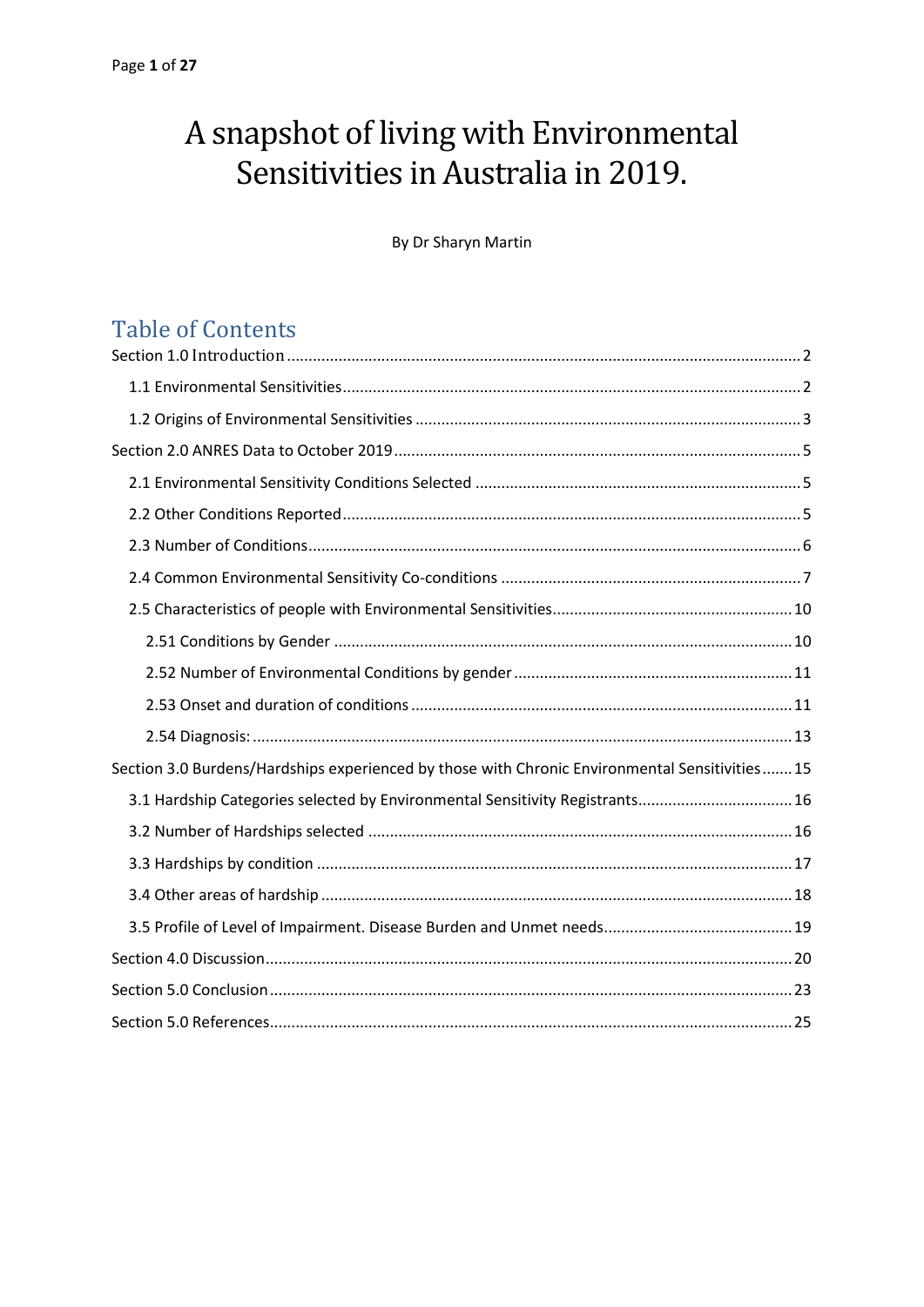# <span id="page-1-0"></span>Section 1.0 Introduction

The results from the ANRES register shows that people with Environmental Sensitivities have a number of co-morbid diseases and have significant hardships and disabilities that occur in all aspects of their lives. These disabilities are, apart from ill health symptoms, an inability to earn an income, inability to find safe and affordable housing, inability to socialise and function in society particularly in public areas where chemicals and EMF's are prevalent.

For those with Environmental Sensitivity institutional denial and stigma have become a barrier to medical care, employment, education etc. This is a major ongoing and developing crisis for those with these conditions. These conditions lead to a reduced quality of life and often result in a loss of employment and consequent poverty, possible homelessness, isolation and exclusion from society.

The lack of consensus amongst the medical profession on the diagnostic criteria for these conditions means that many people do not have a diagnosis and so their condition/s are not included in health surveys or hospital records and therefor there is no evidence of their presence in the community. Environmental Sensitivities have far reaching implications if left undiagnosed and untreated. It not only affects the health of the individual, it also affects that person's lifestyle, family situation, financial situation, ability to socialise, ability to support oneself or family, and their ability to access and utilise facilities such as hospitals, schools, libraries, shopping centres, health care facilities etc. Add to this is the millions of dollars in lost productivity to society.

Many people are suffering hardships and continue to be ignored because there is no evidence that they exist, and there are people in the community with symptoms of these conditions who are not diagnosed and do not know what is causing their chronic ill health and continue to be exposed to triggers and develop more sensitivity.

The Australian National Register for Environmental Sensitivities (ANRES) want to show the Australian Government, employees and Health Services that there are Australians from all around the country suffering from these conditions. We need Environmental Sensitivities to be recognised as a disability and facilitate moving forward with issues such as access to medical and disability services for people with Environmental Sensitivities.

#### <span id="page-1-1"></span>1.1 Environmental Sensitivities

Environmental Sensitivities (ES) describes a variety of reactions to chemicals, electromagnetic fields and other environmental factors at exposure levels commonly tolerated by most people. The Environmental Sensitivities included in this report are largely hidden or invisible disabilities in our society. They include Multiple Chemical Sensitivity (MCS), Chronic Fatigues Syndrome/ Myalgic Encephalomyelitis (CFS/ME), Biotoxin-related Illnesses, Lyme Disease &/0r its co-infections, Fibromyalgia, Electromagnetic Hypersensitivity (EHS), Fragrance Sensitivity and Food Sensitivities.

These conditions are 'invisible' as many people with Environmental Sensitivities are physically isolated from the community in their efforts to avoid toxic exposures and are therefore, they are out of the public eye and easier to ignore. An ASEHA survey of people with MCS found that nearly 90% of patients reported living in either a high or medium degree of isolation (ASEHA, 2011). People do not bear any visually recognisable disability markers such as wheelchairs, and there is a lack of diagnosis or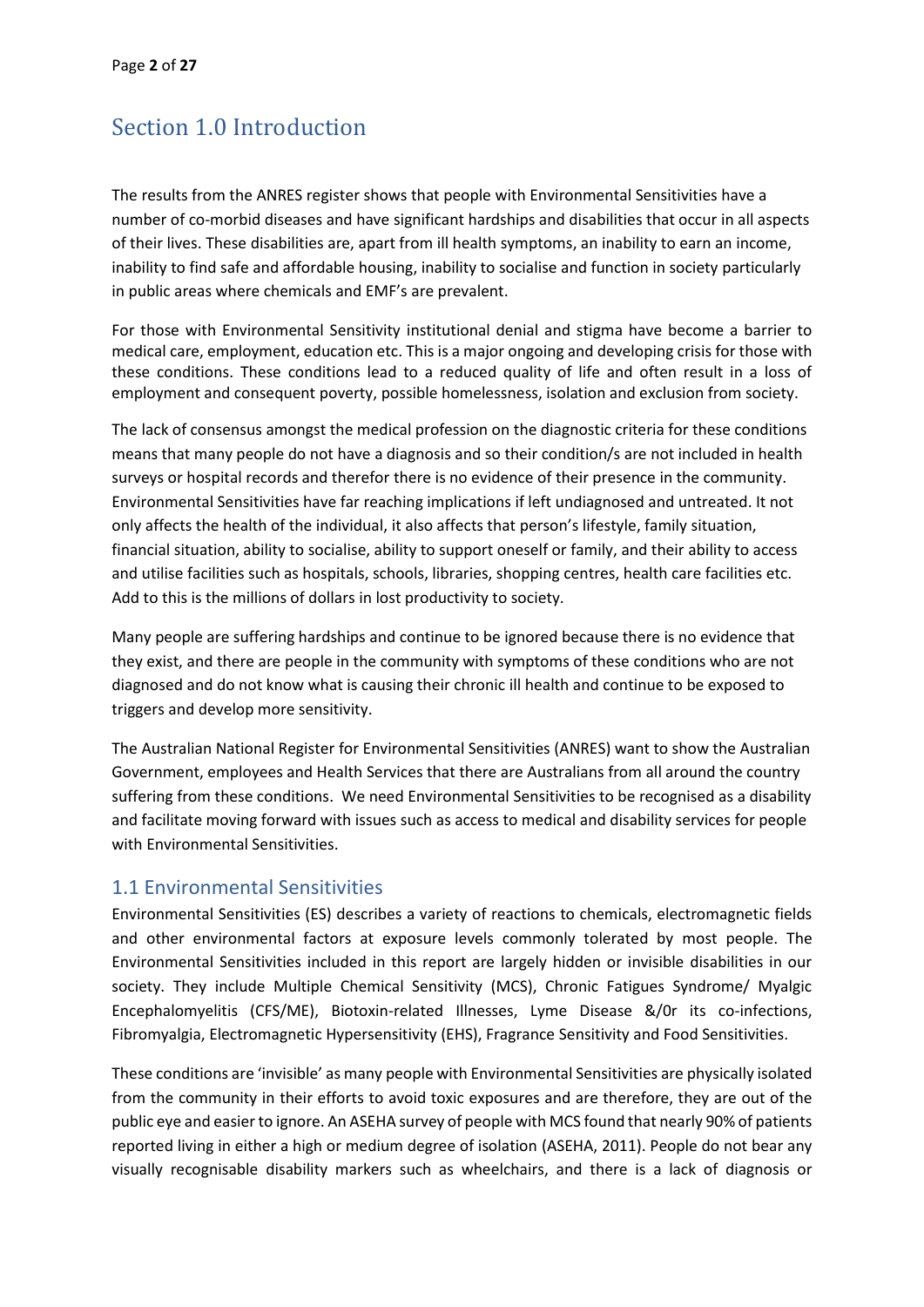recognition by mainstream medicine and along with disbelief by the public, means that a lack of awareness of these invisible diseases often translates into disbelief.

The environmental factors that cause or trigger Environmental Sensitivities includes chemicals in cleaning products, perfumes, air fresheners, plasticisers, exhaust fumes, newspaper print and more, in the case of Chemical Sensitivities; Electromagnetic fields (EMF) emitted from mobile phones, wireless technology, smart meters etc for EHS; or mould for Biotoxin related illnesses. Environmentally Sensitive individuals can suffer various degrees of health injury and disability whilst in the built environment, including medical facilities during emergencies. The importance of the built environment and indoor air pollution has not been understood or addressed by any health or social service provider. Buildings are more tightly sealed and often have reduced ventilation rates in order to save energy costs, added to this is the use of synthetic building materials and furnishings.

## <span id="page-2-0"></span>1.2 Origins of Environmental Sensitivities

Genuis in 2014 explored the literature for the potential origins of chronic afflictions and multimorbidity and has found that 70% to 90% of disease is likely related to environmental determinants. An abnormal immune response might be triggered by inciting exposure such as certain foods, inhalants, chemicals and electrical incitants. (Genuis, 2014). The greater the total toxicant burden, the more severe the hypersensitivity state (Genuis & Tymchak, 2014).

According to Molot, 2013 , these conditions are Environmentally-Linked and

• The rise of these conditions is linked to wide proliferation of industrial and 'everyday' chemicals, EMF sources, mould contaminated buildings etc.

• The ability to detoxify is compromised in people with these conditions, with genetic and epigenetic factors as part of this picture.

• High levels of oxidative stress are present and require reduction through specialized avoidance strategies and specialized treatment.

• There is damage to and poor function of cellular organelles and a lack of power in the mitochondria is found.

• Systemic inflammation is common - affecting both the central nervous system and potentially other organ systems, including cardiovascular, lung, digestive, kidney and urinary tract, skin or any system in the body. Co-morbidities are common as a result of this. (Molot, 2013)

#### **What these conditions have in common is that**

- once affected they must be treated and managed over time quite often a lifetime;
- they affect the CNS and many other organs or body systems can be affected;
- as severity increases there is more co-morbidity; many people have 2 or more conditions simultaneously.

(Molot, 2013)

In Australia our exposure to chemicals present in our food, water, air has been exponentially increasing in the last few decades. There are over 113 million chemicals registered for use in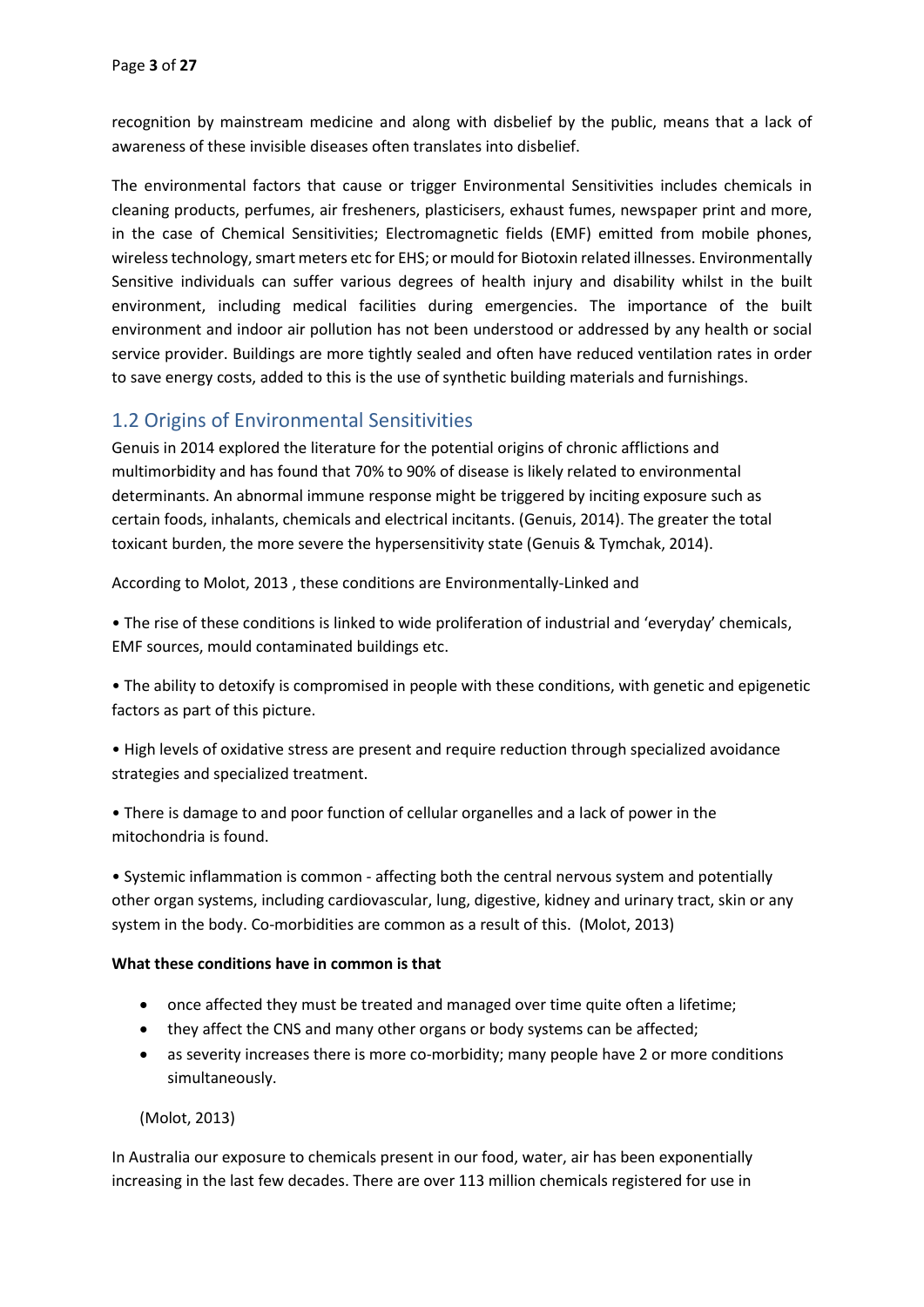Australia with approximately 90% of the synthetic (man-made) chemicals have not been tested for their impact on human health (Bijlsma & Cohen, 2016). EHS has become a huge problem due to the widespread expansion of wireless technology and imminent 5G roll out.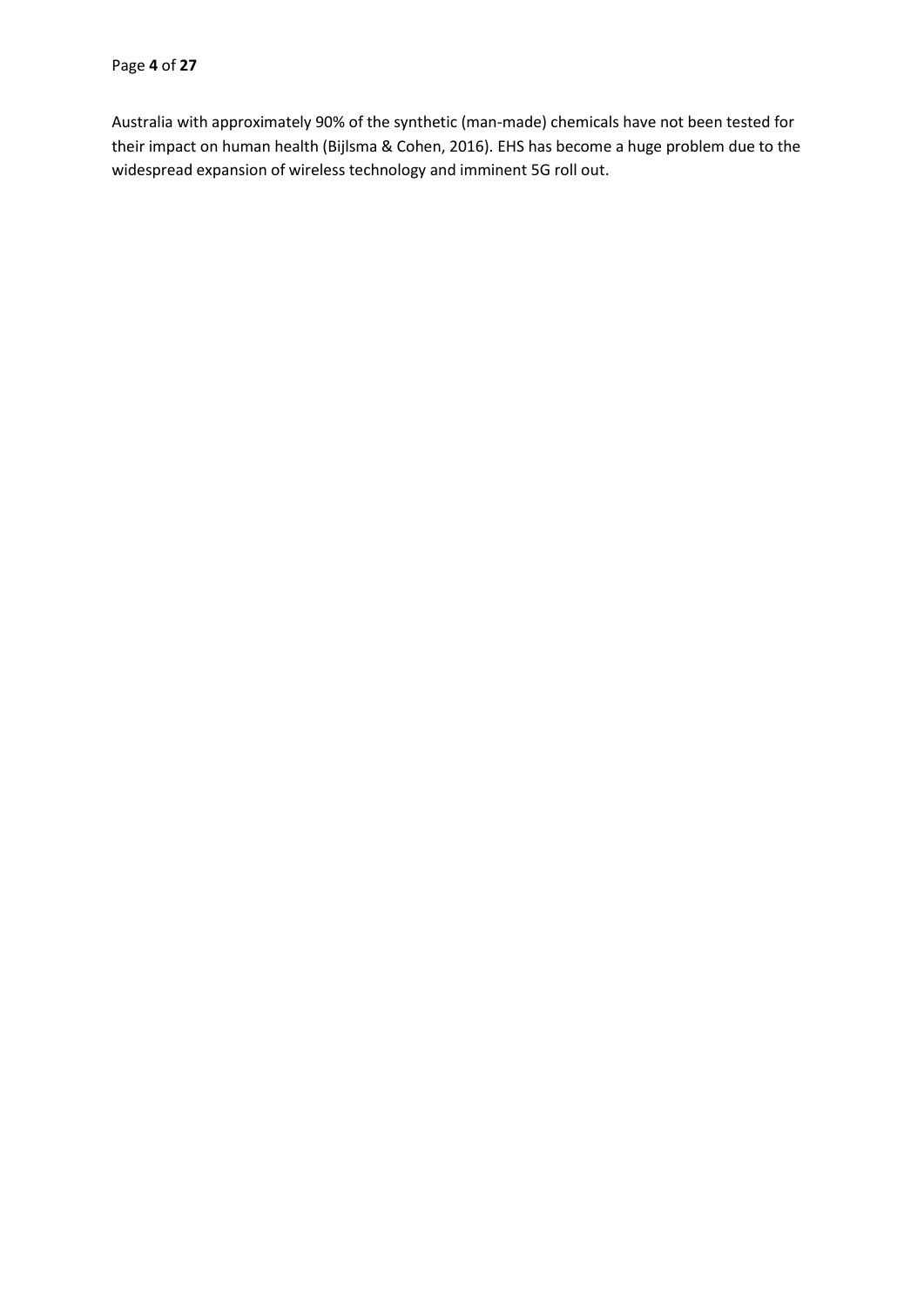# <span id="page-4-0"></span>Section 2.0 ANRES Data to October 2019

## <span id="page-4-1"></span>2.1 Environmental Sensitivity Conditions Selected

To August 2019 the ANRES website has had 310 people registering their Environmental Sensitivities. The most frequently reported condition is MCS (76.5%) closely followed by Fragrance sensitivity (76.1%) and Food sensitivity (69.7%), then CFS/ME (44.2%), EHS (43.5%), Fibromyalgia (29.7%), Lyme disease (11.0%) and Biotoxin-related illness (8.7%). See table 1 below. We do not know if this will be a general trend or if larger numbers of MCS are registering due to the spread of the ANRES project through the MCS community or it may be in part due to chemical hypersensitivity in the general community.

| <b>Table 1. Environmental Sensitivity Conditions</b> |                                      |      |  |  |  |
|------------------------------------------------------|--------------------------------------|------|--|--|--|
| <b>Environmental Sensitivity</b>                     | <b>Number</b><br><b>Percentage %</b> |      |  |  |  |
| <b>Conditions</b>                                    |                                      |      |  |  |  |
| <b>MCS</b>                                           | 237                                  | 76.5 |  |  |  |
| <b>Fragrance Sensitivity</b>                         | 236                                  | 76.1 |  |  |  |
| <b>EHS</b>                                           | 135                                  | 43.5 |  |  |  |
| <b>Food Sensitivity</b>                              | 216                                  | 69.7 |  |  |  |
| <b>CFS/ME</b>                                        | 137                                  | 44.2 |  |  |  |
| Fibromyalgia                                         | 93                                   | 29.7 |  |  |  |
| Lyme Disease &/or it's co-                           | 34                                   | 11.0 |  |  |  |
| infections                                           |                                      |      |  |  |  |
| <b>Biotoxin-related illness</b>                      | 27                                   | 8.7  |  |  |  |
| <b>Other</b>                                         | 75                                   | 24.2 |  |  |  |

As registrants can select more than one condition, the percentages do not add up to 100%

The high number of Perfume Sensitivity registrations is not surprising as a national representative survey of over 1,000 Australians showed that one in three Australians experience health problems when exposed to common fragranced consumer products (Steinmann, 2017). In the Fitzgerald 2008 paper, of the 16% of the SA population who reported chemical hypersensitivity, 82.5% attributed perfumes as a trigger of their hypersensitivity symptoms. Perfume can trigger a range of symptoms from migraines to difficulties with breathing. Perfume is found in numerous products such as lotions, hairsprays, toothpaste, dental floss, sunscreens, diapers, laundry products and products. (Steinmann, 2018; Fitzgerald, 2008; Steinmann 2017)

Fragrances are the leading cause of allergic skin reactions in children, an Australian study published in the Australasian Journal of Dermatology revealed. "Fragrance mix allergy is increasing in children, possibly because of its increased use in cosmetics and the fact that children are using a wider range of cosmetics earlier in life," (Felmingham et al, 2019).

## <span id="page-4-2"></span>2.2 Other Conditions Reported

Having Environmental Sensitivities does not preclude having other medical conditions for which medical intervention or care in hospitals maybe necessary.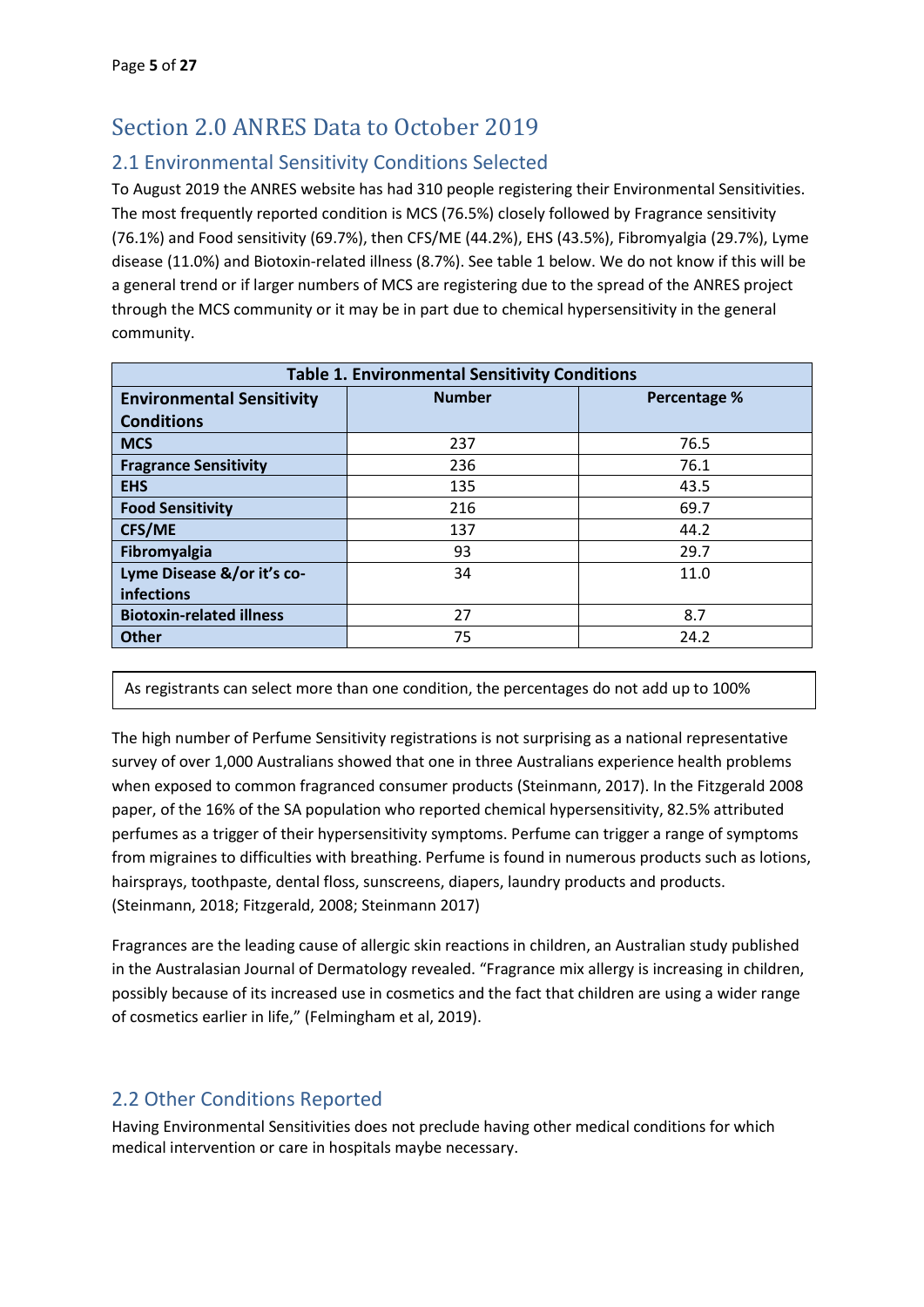The Other conditions identified includes

- Allergies skin, food and other allergies,
- Other types of sensitivities such as light, noise and motion sensitivities, dust, wood smoke, sensitivity to mould and water damaged buildings, medications sensitivity
- Respiratory conditions eg Asthma, COPD,
- Autoimmune diseases eg Hashimoto's, arthritis,
- Gastrointestinal conditions,
- Neuralgia,
- Cancers,
- Mental health issues such as anxiety disorder and PTSD as a result of having Environmental Sensitivities
- Sleeping difficulties
- Epilepsy

## <span id="page-5-0"></span>2.3 Number of Conditions

Many people with Environmental Sensitivities have conditions that overlap and co-exist. Those registering can select more than one Environmental Sensitivity condition. The numbers of conditions that registrants selected are represented as percentages of those reporting 1 condition to the maximum of 8 conditions. Table 2.

| Table 2. Number of Environmental Sensitivity Conditions |               |              |  |
|---------------------------------------------------------|---------------|--------------|--|
| <b>Conditions</b>                                       | <b>Number</b> | Percentage % |  |
|                                                         |               | 0.6          |  |
|                                                         | 28            | 9.1          |  |
|                                                         | 56            | 18.2         |  |
| 3                                                       | 67            | 21.8         |  |
|                                                         | 61            | 19.8         |  |
|                                                         | 50            | 16.2         |  |
| 6                                                       | 34            | 11.0         |  |
|                                                         |               | 2.9          |  |
| 8                                                       |               | 0.3          |  |

The majority of people (89.9%) have indicated that they have two or more concomitant conditions. The numbers of people selecting 1 to 4 conditions were 68.9% compared with 30.4% for 5 to 8 conditions.

The two registrants who listed other conditions only, were 1) Sensitive to sulphite preservatives – suffers headache suggesting a food sensitivity; 2) and the other sensitive to cigarette smoke triggers migraine-like headaches is also sensitive to paints and fibreglass fumes suggesting a chemical sensitivity.

Of those who registered one condition – there were 14 with EHS (4.5%); 4 with MCS (1.3%); 3 with CFS/ME (1.0%); 3 with Fragrance sensitivity (1.0%); 1 with Food sensitivity (0.3%); 1 with Lyme Disease 1 (0.3%): and 2 with Other conditions (0.6%).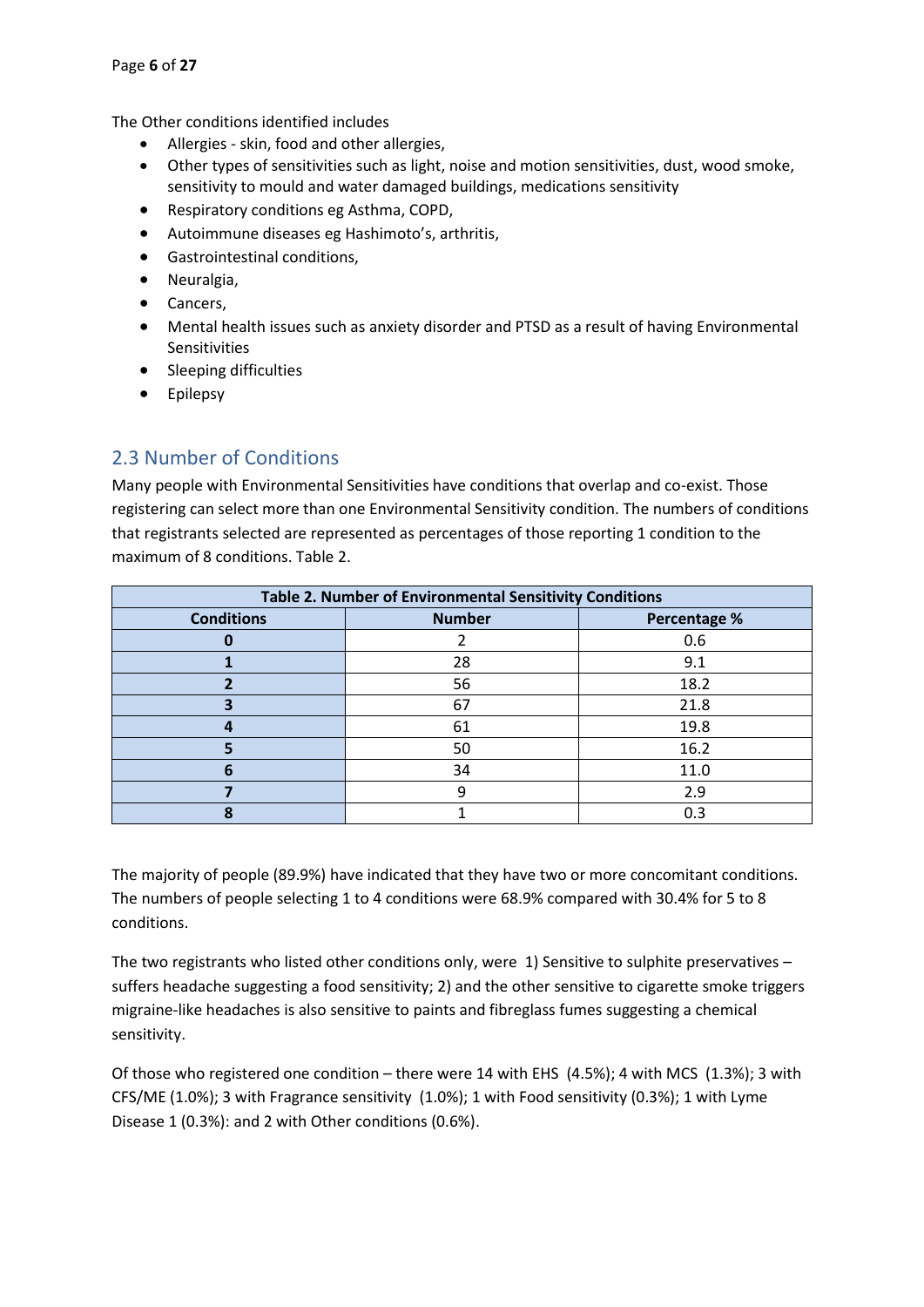## <span id="page-6-0"></span>2.4 Common Environmental Sensitivity Co-conditions

Our study shows that a number of Chronic Environmental Sensitivities occur concomitantly, and this is consistent with published data. Table 3. Halapy and Parlour, 2013, concluded that as the severity (*of Environmental Sensitivity conditions*) increases, there is generally more co-morbidity and many people have two or more conditions simultaneously. These conditions all exist on a gradient from mild to severe, and all produce devastating symptoms that can lead to total disability.

In 2018, a University of Melbourne study determined the prevalence of MCS in Australia. This study found 6.5% of people reported medically diagnosed MCS, 19.8% reported chemical sensitivity. Among those with MCS 74.6% also had a diagnosis of asthma and 91.5% with a fragrance sensitivity diagnosis. (Steinmann, A., 2018). Previous MCS prevalence figures for diagnosed MCS was 1 – 2.9% (Fitzgerald 2008; NSW Health, 2002) showing that there has been a substantial increase in people medically diagnosed with MCS with little change in chemical hypersensitivity (16-24% Fitzgerald, 2008; NSW Health, 2002) VS 18.9% (Steinemann, 2018)

According to Genuis 2014 the hypersensitive state magnifies, and the body responds to inciting exposures with the release of a storm of bioactive compounds, resulting in multisystem manifestations with consequent health complaints. The abnormal immune response might be triggered by inciting exposures such as certain foods, inhalants, chemicals, and electrical incitants. The reaction is often most prominent in the first 12 to 24 hours after incitant exposure and will typically settle after 3 to 5 days if not retriggered. (Genuis, 2014)

In the ANRES study we have only looked at the overlap between 2 conditions and these can be seen in Tables 3 and Figures 1. Figure 1 is a graphic representation that shows the overlap of conditions with MCS and each other.

| Environmental      |              | Table3 Co-conditions (percentage of those with the condition) |                                       |                   |                  |              |
|--------------------|--------------|---------------------------------------------------------------|---------------------------------------|-------------------|------------------|--------------|
| Sensitivity        | <b>MCS</b>   | <b>CFS</b>                                                    | <b>EHS</b>                            | Fibromyalgia      | <b>Fragrance</b> | Food         |
| <b>Conditions</b>  |              |                                                               |                                       |                   | sensitivity      | Sensitivity  |
| <b>MCS</b>         | $- -$        | $(114)$ 48.1                                                  | (93)39.2                              | $(75)$ 31.6       | (213) 89.9       | $(186)$ 78.5 |
| <b>CFS</b>         | (114) 83.2   | $-$                                                           | $(56)$ 40.9                           | $(72)$ 52.6       | (116) 84.7       | (114) 83.2   |
| Fibromyalgia       | $(75)$ 81.5  | (72) 78.3                                                     | $(37)$ 40.2                           | $\qquad \qquad -$ | $(79)$ 85.9      | $(80)$ 87.0  |
| <b>Fragrance</b>   | $(213)$ 90.3 | $(116)$ 49.2                                                  | $(87)$ 36.9                           | $(79)$ 33.5       |                  | (190) 80.5   |
| <b>Sensitivity</b> |              |                                                               |                                       |                   |                  |              |
| <b>EHS</b>         | (93) 68.9    | $(37)$ 41.5                                                   | $\hspace{0.05cm}$ – $\hspace{0.05cm}$ | (37) 27.4         | (87) 64.4        | $(91)$ 67.4  |
| Food               | (186) 86.1   | $(114)$ 52.8                                                  | $(91)$ 42.1                           | $(80)$ 37.0       | (190) 88.0       | $-$          |
| <b>Sensitivity</b> |              |                                                               |                                       |                   |                  |              |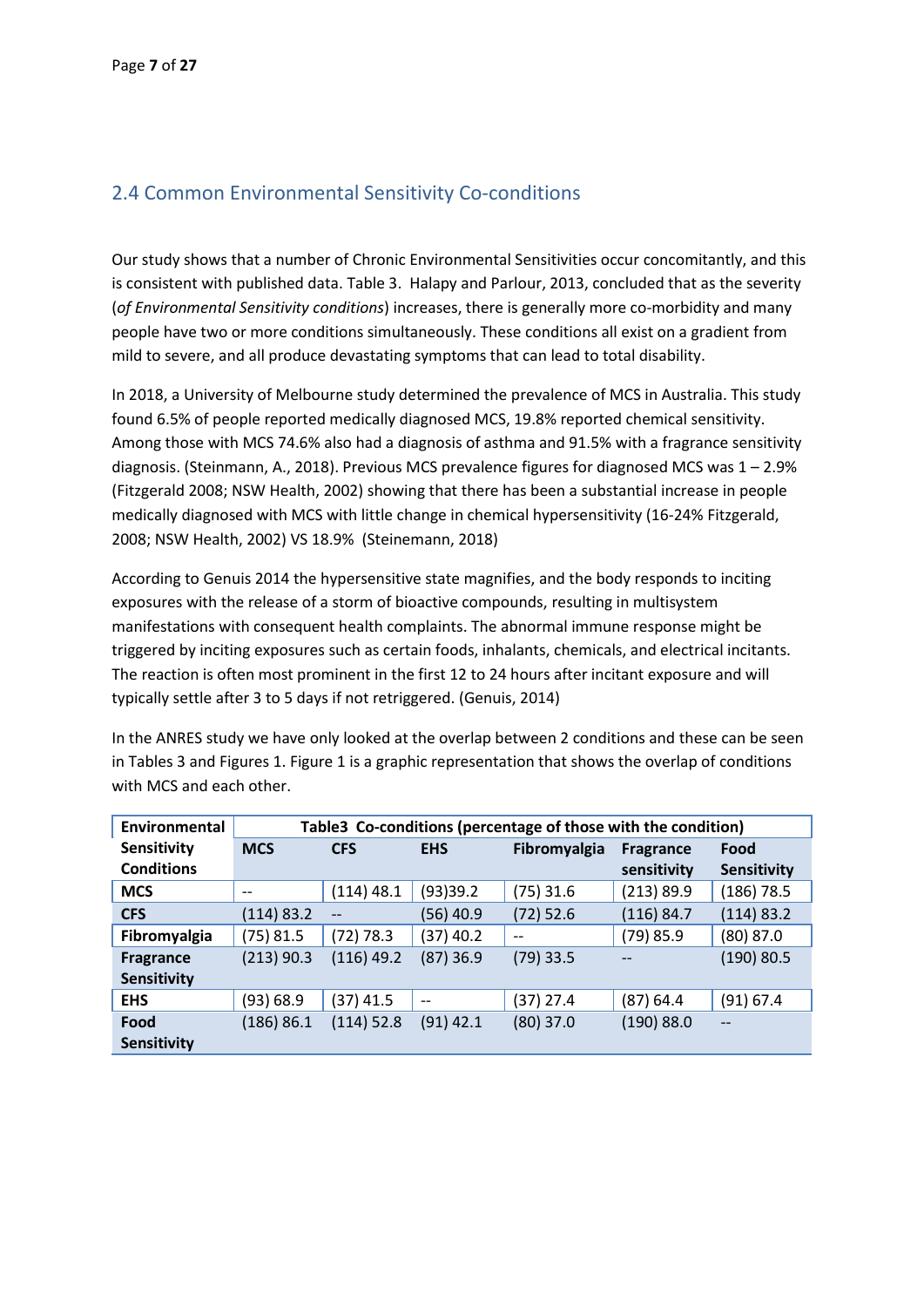Page **8** of **27**

| Table 3 Environmental Sensitivity Co-conditions continued |             |             |             |                                                                |             |             |
|-----------------------------------------------------------|-------------|-------------|-------------|----------------------------------------------------------------|-------------|-------------|
| Environmental                                             |             |             |             | Table Co-conditions percentage (%) of those with the condition |             |             |
| <b>Sensitivity</b>                                        | <b>MCS</b>  | <b>CFS</b>  | <b>EHS</b>  | Fibromyalgia                                                   | Fragrance   | Food        |
| <b>Conditions</b>                                         |             |             |             |                                                                | sensitivity | Sensitivity |
| <b>Lyme Disease</b>                                       | $(25)$ 73.5 | $(26)$ 76.5 | $(16)$ 47.1 | $(16)$ 47.1                                                    | $(26)$ 76.1 | $(27)$ 79.4 |
| &/or it's co-                                             |             |             |             |                                                                |             |             |
| infections                                                |             |             |             |                                                                |             |             |
| <b>Biotoxin-</b>                                          | $(25)$ 92.6 | (18) 66.7   | $(16)$ 59.3 | $(14)$ 51.9                                                    | $(21)$ 77.8 | $(17)$ 63.0 |
| related illness                                           |             |             |             |                                                                |             |             |

An overlap between all of the conditions are evident. In Figure 1 and Table 3 we can see that there seems to be a significant relationship/overlap between MCS and the other conditions. A sensitivity to chemicals, especially those in fragrance and food, is a common in all conditions. The overlap between Biotoxin-related illness and MCS is not surprising as mould sensitivity has been listed as a common trigger in MCS. Inflammation appears to be a key process in these conditions. A 2011 survey of people with MCS found that most respondents (88%) reported having prior allergic &/or non-allergic inflammatory conditions. (ASEHA,2011). These results suggest a common process such as immune sensitisation.

Which condition develops first seems to depend on an individual's situation and what they were predominately exposed to initially e.g. a registrant commented that "*a Wet Damaged Building (WDB) causing me biotoxin poisoning from mould/fungus. This triggered Chemical and Electrical Hypersensitivity in me"*. For others it was CFS/ME may have developed first, or MCS from chemical exposures, or EHS following installation of Smart Meters etc.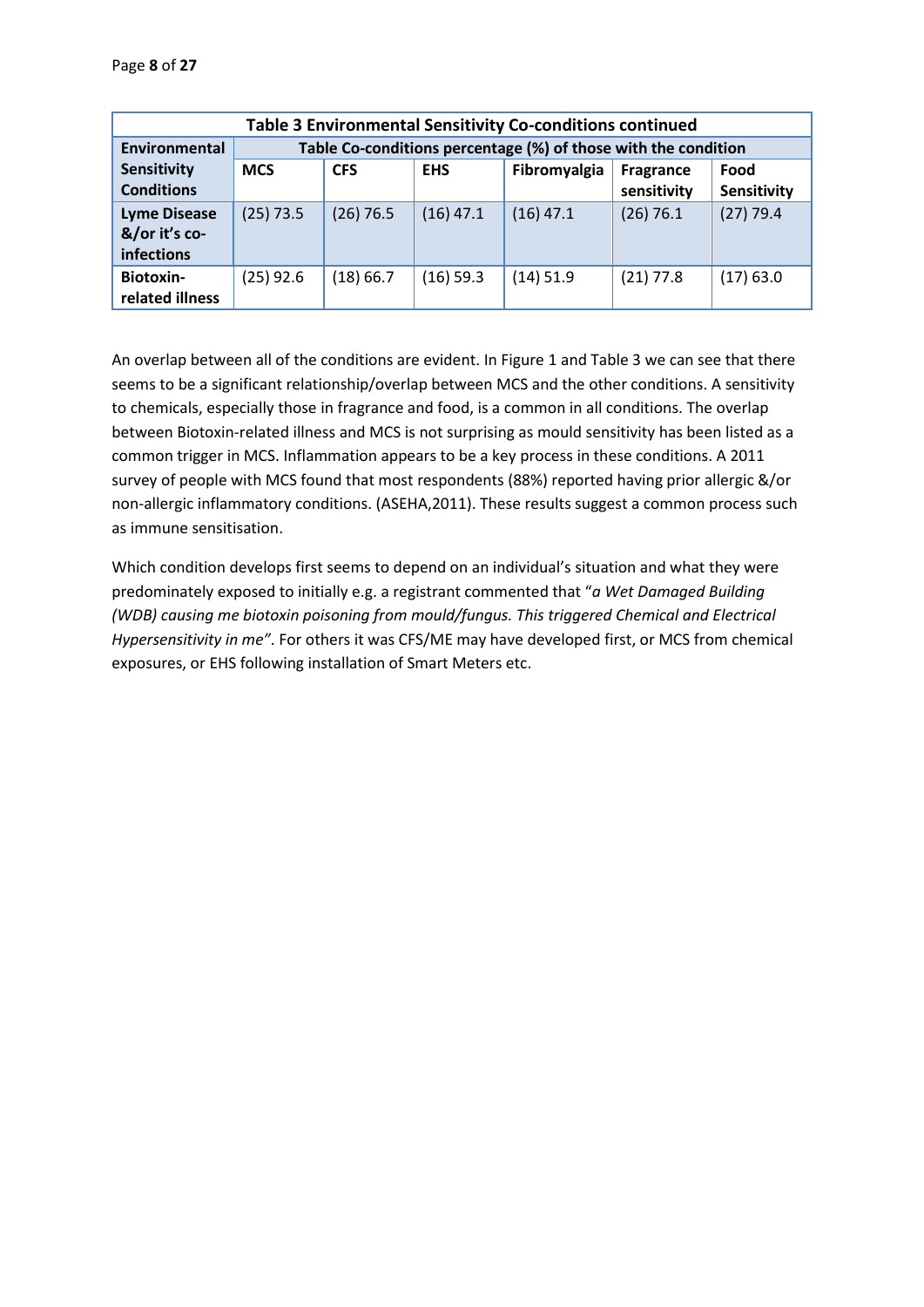*Figure 1 Overlap between MCS and other Environmental Sensitivity Conditions*



Figure 1. The coloured circles represent the Environmental Sensitivity condition and the numbers selecting each.

The numbers in the solid green text boxes represent the overlap with MCS

The numbers in the red dotted text boxes are the numbers overlapping each condition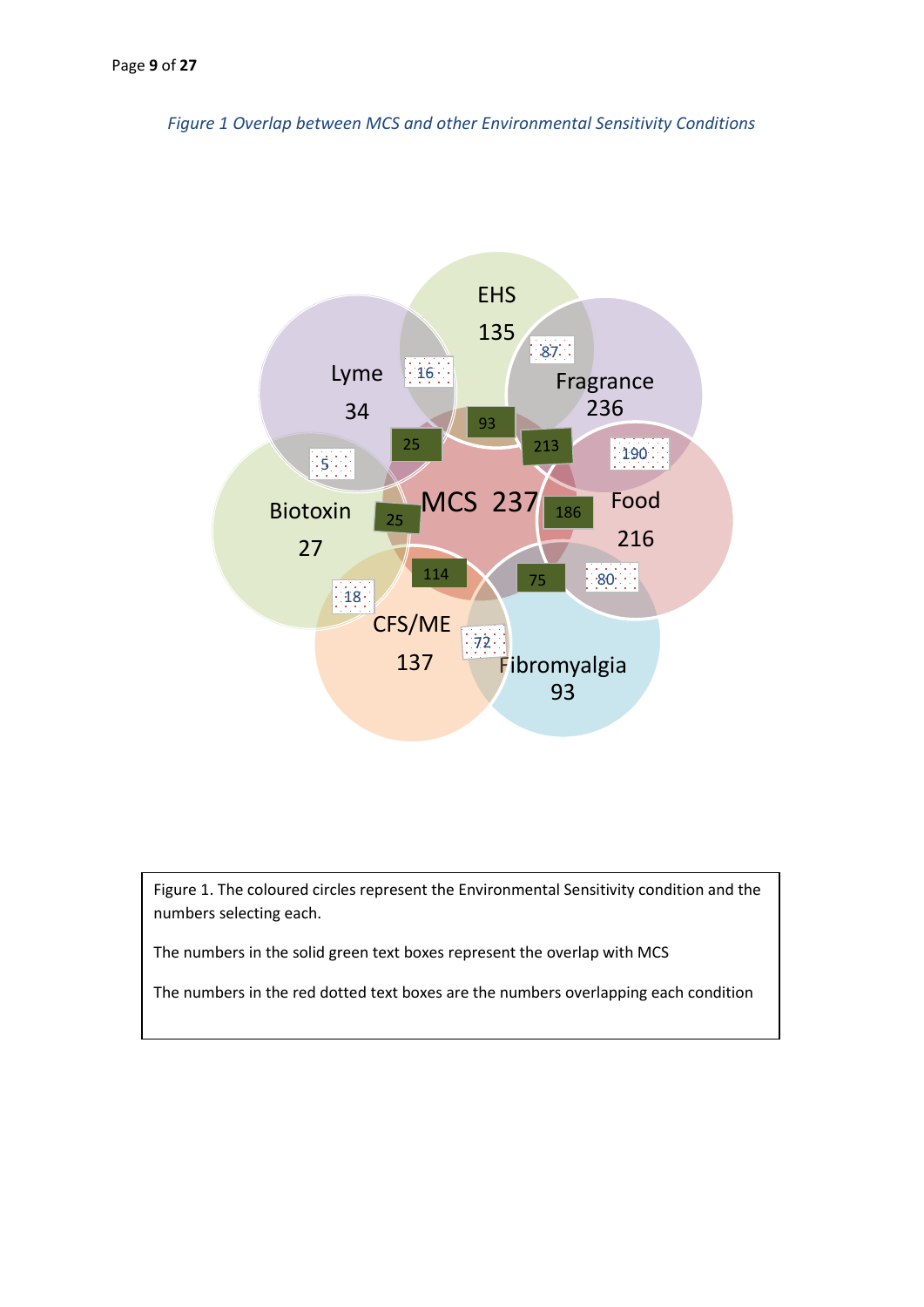## <span id="page-9-0"></span>2.5 Characteristics of people with Environmental Sensitivities

#### <span id="page-9-1"></span>2.51 Conditions by Gender

The number of Females registered is 83.2 % (258), compared to 16.8 % Males (52).We are consistently seeing 5X more females (83%) than males (17%) registering environmental sensitivities.

These numbers are consistent with overseas estimates of 80% in women compared to 20% in men (Caress and Steinmann, 2003; NSW Public Health 2002; Fitzgerald, 2008) with women reporting more severe symptoms [Joffres et al, 2001]. The South Australian survey of MCS and chemical hypersensitivity also showed that 90% of females compared to 66% of males report perfumes etc as a chemical trigger of hypersensitivity (Fitzgerald, 2008).

When determining the various conditions and gender in the ANRES register, EHS is the only condition where more males are represented more than females, 51.9% males vs 41.9% remales respectively. Females reported more MCS, Fragrance Sensitivity, Food Sensitivity and Fibromyalgia. The percentages are similar for Lyme Disease, Biotoxin-related illness, CFS/ME and other conditions. Table 4.

| Table 4. Environmental Sensitivity Conditions by Gender |                  |               |                       |               |
|---------------------------------------------------------|------------------|---------------|-----------------------|---------------|
| Environmental                                           | Males ( $n=52$ ) |               | <b>Female (n=258)</b> |               |
| <b>Sensitivity</b>                                      |                  |               |                       |               |
| <b>Conditions</b>                                       | <b>Number</b>    | Percentage of | <b>Number</b>         | Percentage of |
|                                                         |                  | males (%)     |                       | females (%)   |
| <b>MCS</b>                                              | 31               | 59.6          | 206                   | 79.8          |
| <b>Fragrance Sensitivity</b>                            | 29               | 55.8          | 207                   | 80.2          |
| <b>EHS</b>                                              | 27               | 51.9          | 108                   | 41.9          |
| <b>Food Sensitivity</b>                                 | 30               | 58.8          | 186                   | 72.1          |
| <b>CFS/ME</b>                                           | 20               | 38.5          | 117                   | 45.3          |
| Fibromyalgia                                            | 10               | 19.6          | 82                    | 31.8          |
| Lyme Disease &/or                                       | 6                | 11.5          | 28                    | 10.9          |
| it's co-infections                                      |                  |               |                       |               |
| <b>Biotoxin-related</b>                                 | 3                | 5.8           | 24                    | 9.3           |
| illness                                                 |                  |               |                       |               |
| <b>Other</b>                                            | 13               | 25.0          | 62                    | 24.0          |

As registrants can select more than one condition, the percentages do not add up to 100%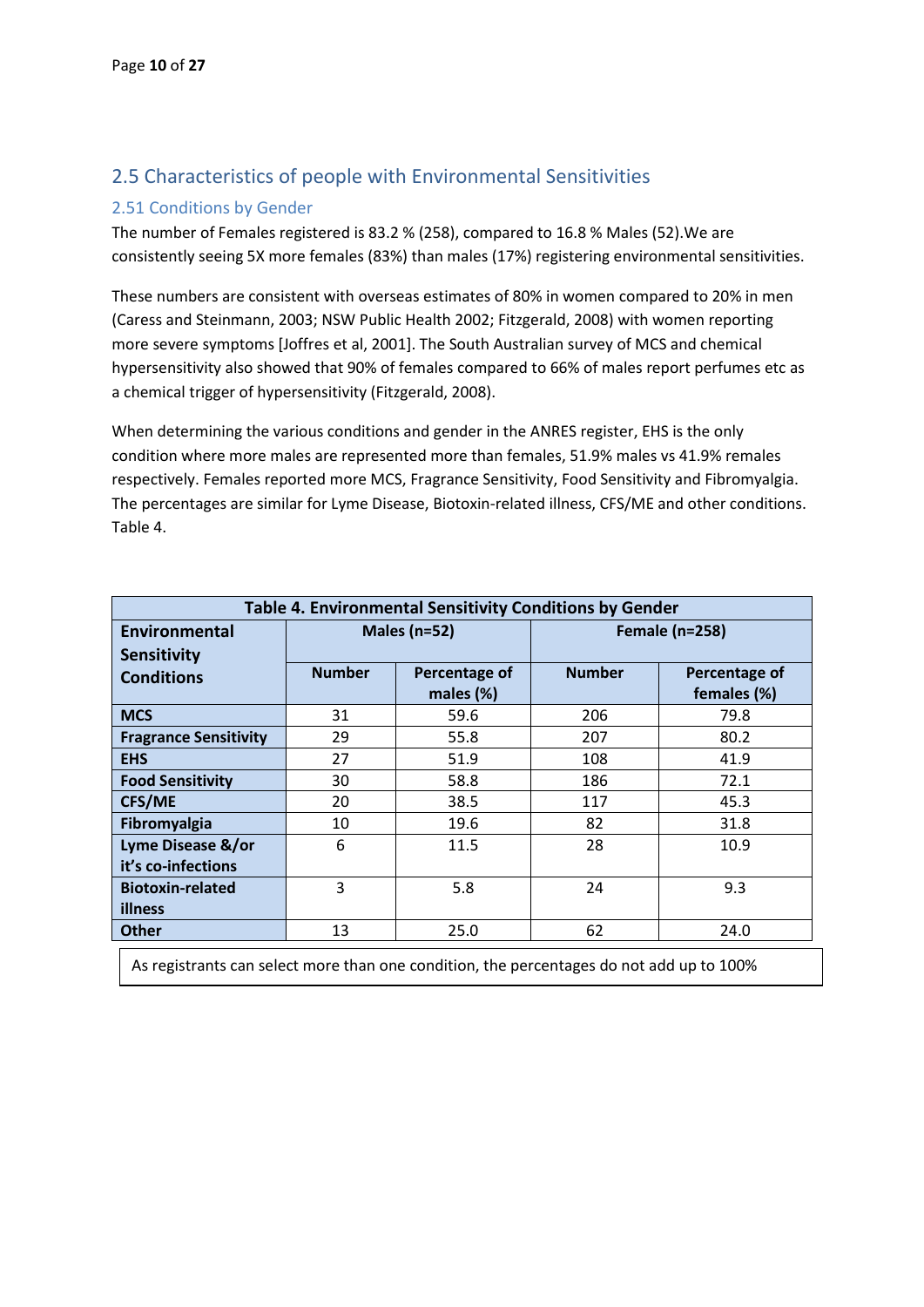| Table 5. Number of environmental sensitivities by gender |              |                      |               |               |
|----------------------------------------------------------|--------------|----------------------|---------------|---------------|
| <b>Number of</b>                                         | <b>Males</b> | <b>Percentage Of</b> | <b>Female</b> | Percentage of |
| <b>Conditions</b>                                        | $N = 52$     | males                | $N = 258$     | females       |
| 1                                                        | 9            | 17.3%                | 19            | 7.5%          |
| $\overline{2}$                                           | 12           | 23.1%                | 44            | 17.1%         |
| 3                                                        | 11           | 21.2%                | 56            | 21.7%         |
| 4                                                        | 7            | 13.5%                | 54            | 20.9%         |
| 5                                                        | 6            | 11.5%                | 44            | 17.1%         |
| 6                                                        | 5            | 9.6%                 | 28            | 11.2%         |
| 7                                                        | 0            | 0.0%                 | 9             | 3.5%          |
| 8                                                        | 0            | 0.0%                 | $\mathbf{1}$  | 0.4%          |
|                                                          |              |                      |               |               |
| 1-3 conditions                                           | 32           | 61.5%                | 119           | 46.1%         |
| 4-8 conditions                                           | 18           | 34.6%                | 137           | 53.1%         |

#### <span id="page-10-0"></span>2.52 Number of Environmental Conditions by gender

In this survey Males with 1-3 conditions 61.5% and 4-8 conditions 34.6% while females with 1-3 conditions 46.1% and 4-8 conditions 53.1%.

Burstyn and MEAO, 2013, found that while men and boys do suffer from Environmental Sensitivity conditions, they noted that more women are affected by the three conditions in their study than men. This is similar to ANRES results where more females (53.1%) than males (34.6%) have more than three conditions. Table 5

According to Dr Molot a common denominator of the three conditions is their study (MCS, CFS/ME and Fibromyalgia) is limbic system sensitisation and there are gender differences in how the limbic system responds. Different limbic structures are activated between men and women following the same proactive stimuli. The enzyme systems for detoxification are more active in women than men, and women retain more inhaled volatile organic compounds than men. Women also generally have higher domestic responsibilities than men and use more cosmetics, sin care and scented products (Molot, 2013)

In summary, Molot found that the prevalence of environmentally linked illnesses are more common in women because they are more responsive to their environment via both the limbic and immune systems, have a greater body burden of chemical exposures and less efficient detoxification systems compared to men. (Molot, 2013)

#### <span id="page-10-1"></span>2.53 Onset and duration of conditions

Environmental sensitivities can develop at any age, (Shannon et al 2003; Woolf, 2000) and increase with age (Sears, 2007). The increasing in prevalence of sensitivities is relevant for young children just starting their life in society, young professionals in the prime of their working careers, the aging workforce, as well as care for the elderly. For children Environmental Sensitivities can have negative consequences on education, their physical and emotional health, earning potential and overall wellbeing later in life. As these conditions often develops in middle age this is during a time when they are potentially at their peak earning potential and contributing most to the economy.

The elderly are very disadvantaged by Environmental Sensitivities (ES). They have managed to care for themselves most of their lives and as they age, the chronic relapsing nature of Environmental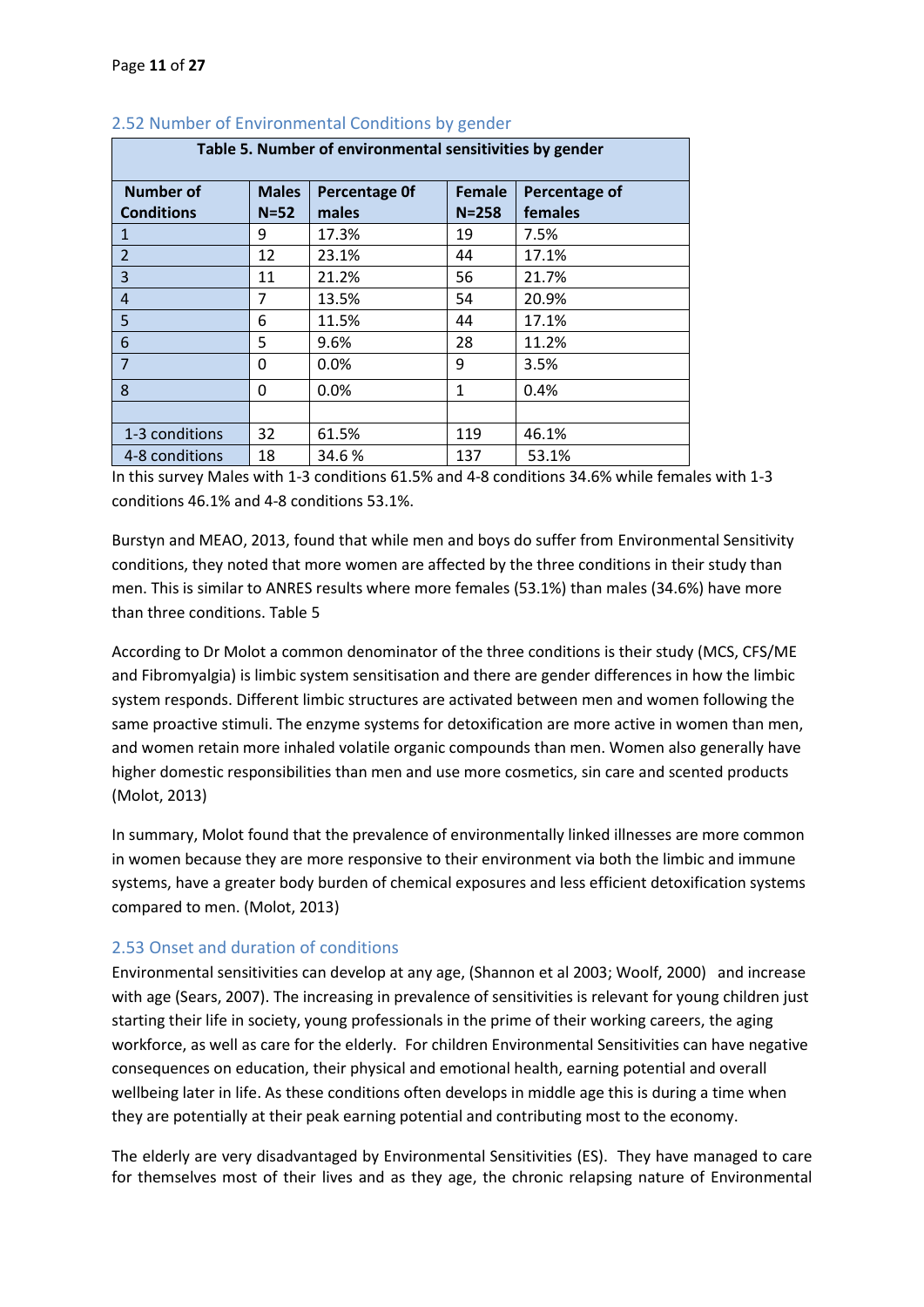Sensitivity conditions such as Multiple Chemical Sensitivities, Electromagnetic Hypersensitivity and coexisting diseases places them at great disadvantage. In many cases people with Environmental Sensitivities are financially crippled and maybe existing on a pension which does not allow them to purchase the medical aids, nutrient supplements and assistance they need to survive with any quality of life.

#### **Age when Environmental Sensitivities developed**

The average age that people have developed these sensitivities in the ANRES survey is 36.5years, Table 6. with a minimum age at birth to a maximum age of 76 years. The age group affected in this register is like that in the Halapy and Parlour OCEEH report, 2013 where the majority of those affected are the ages 45-64. (Halapy and Parlour OCEEH, 2013)

Those people who commented that they felt they were born with it, is perhaps suggesting a genetic component and an exposure or event 'tipped' them over the edge.

| Table 6. Age when developed Environmental Sensitivities |                                 |      |  |  |  |
|---------------------------------------------------------|---------------------------------|------|--|--|--|
| Age when developed                                      | <b>Number</b><br>Percentage (%) |      |  |  |  |
| $0 - 10$                                                | 19                              | 7.0  |  |  |  |
| $10 - 20$                                               | 21                              | 7.4  |  |  |  |
| 20-30                                                   | 61                              | 22.3 |  |  |  |
| 30-40                                                   | 61                              | 22.3 |  |  |  |
| 40-50                                                   | 65                              | 23.8 |  |  |  |
| 50-60                                                   | 37                              | 13.6 |  |  |  |
| $60+$                                                   | q                               | 3.3  |  |  |  |

Ave 36.5, min 0, max76; mode 41. The Mode is the most frequently occurring number.

Conditions such as food intolerances, chemical sensitivities, fragrance sensitivities were reported to have started in childhood. Offspring of people with Environmental Sensitivities are beginning to experience similar health problems such as food and environmental chemical sensitivity suggesting a genetic component.

#### **Duration (years) with the Condition/s**

These conditions are chronic as can be seen in Table 7., the majority of people registered on this site have had their condition/s for greater than 16 years (44.7%). Table 7

| Table 7. Duration (years) with the Conditions/s                  |     |      |  |
|------------------------------------------------------------------|-----|------|--|
| Percentage (%)<br>Duration with the Condition/s<br><b>Number</b> |     |      |  |
| $1 - 5$                                                          | 41  | 14.9 |  |
| 6-10 years                                                       | 73  | 26.5 |  |
| $11-15$ years                                                    | 37  | 13.5 |  |
| $16+$                                                            | 123 | 44.7 |  |
|                                                                  |     |      |  |

Ave 18.9; min 1 year; max 78; mode 6. The Mode is the most frequently occurring number.

There are many people who have been dealing with these conditions for 16+ years (44.7%). This suggests that many became afflicted during their most productive work and family years. Many of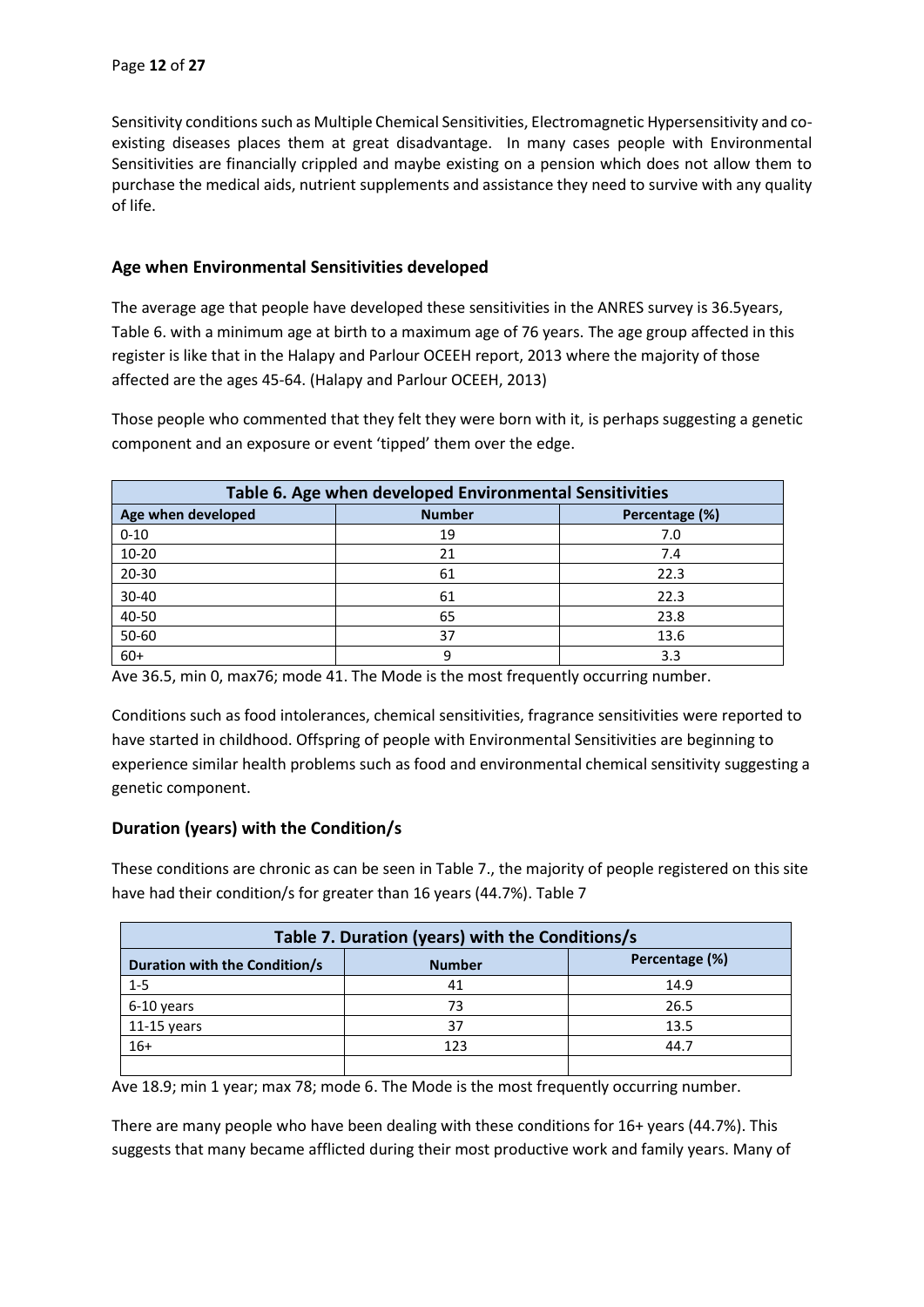these people are now coming into older age where they, may need increased medical care, potential hospital stays and possibility of requiring aged care residence.

| <b>Table 8. Current Age Groups of Registrants</b> |     |      |  |  |
|---------------------------------------------------|-----|------|--|--|
| <b>Number</b><br>Percentage (%)<br>Age group      |     |      |  |  |
| $0 - 15$                                          |     | 2.0  |  |  |
| 16-30                                             | 12  | 3.9  |  |  |
| 31-45                                             | 63  | 20.4 |  |  |
| 46-60                                             | 117 | 37.9 |  |  |
| $61+$                                             |     | 36.4 |  |  |

#### **Current Age Groups of Registrants**

Ave 54, Min 9 and max 94. Mode 56

The majority of people who have registered on the ANRES website are > 46 years. These people will be looking to try and navigate older age over the next 10 – 20 years with conditions not catered for by mainstream medicine.

All age groups are represented in this study and this is consistent with published data. The largest age group of registrations have come from the 45-60 age group, people who are in their most productive years with ongoing careers, house payments and children at school all of which requires a steady reliable income. Table 8

#### <span id="page-12-0"></span>2.54 Diagnosis:

The reported onset of Environmental Sensitivities and the diagnosis of conditions noted in this register are variable.

- A number have been diagnosed with different conditions as they are progressively recognised. Overall 226 (72.9%) have been diagnosed with one or more conditions while 84 (27.1%) have not been given a diagnosis. Some medical practitioners and specialists will treat people for conditions such as migraines or autoimmune conditions without diagnosing these conditions as MCS, biotoxin related illness or EHS
- Part Diagnosis is common, they may be diagnosed for one condition such as MCS or CFS, but not for any other of the conditions they have symptoms of such as EHS. Others have selfdiagnosed environmental sensitivities but may have a diagnosis of allergies and asthma..
- There are many for whom the symptoms of conditions developed many years before any formal diagnosis was made, for some it took 25 years for any sort of diagnosis. This is similar to overseas data where several years elapsed before they received a diagnosis. For greater than 50% of the respondents it took 4 or more years and for 19% it took greater than 10 years (Halapy and Parlour, 2013).
- There are people who have found that alternative therapies help, and others have by necessity researched their condition to find a diagnosis and means to improve their lives. This trend is consistent with the Halapy and Parlour OCEEH report, 2013, where their data suggested that people are looking for effective care and therapies outside of conventional medicine (Halapy and Parlour, 2013).
- Many people are unable to attend General Practitioners and physicians who specialise in Environmental Sensitivities for a diagnosis for a number of reasons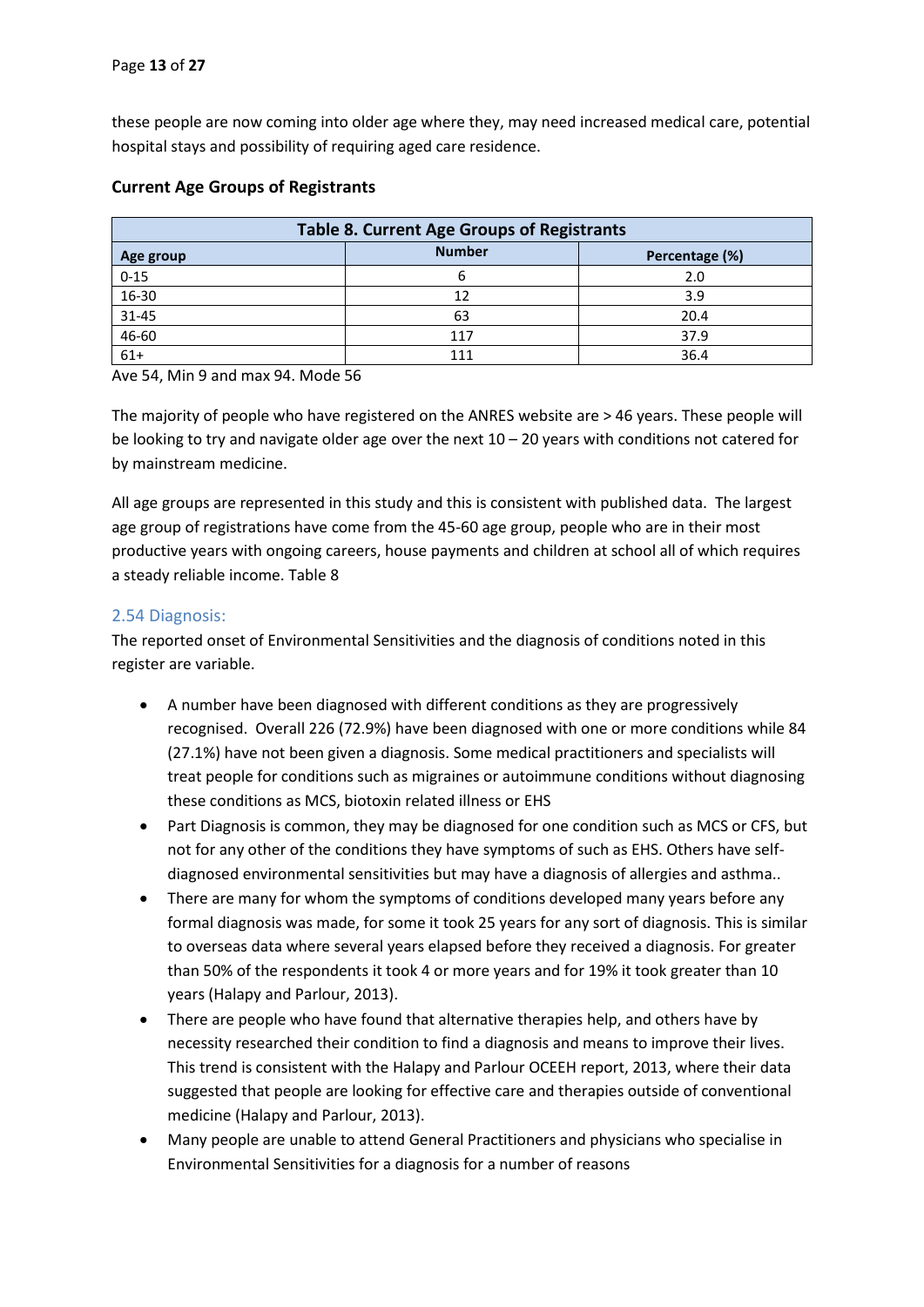- lack of knowledgeable physicians,
- distance required to travel to doctors
- the cost of consultations that do not attract medicare rebates and
- physical barriers due to the medical practice use of air fresheners, staff wearing perfumes, new carpets, photocopier voc's, emf from wi-fi etc.

A delay in diagnosis can mean a worsening of people's original conditions that may lead to development of other chronic conditions or sensitivities. Some of the specific interventions recommended by physicians included chemical avoidance as a primary measure, alterations in the home environment, diet restrictions, or air purifiers in the home.

Currently these conditions are diagnosed based on exclusion as they have no clear aetiology, evidence-based guidelines, pathogenesis or genetic or metabolic markers. There seems to be a common mechanism of neurological sensitisation and damage to the defence mechanism against environmental agents.

Bijlsma and Cohen 2018 in a paper on "Expert clinician's perspectives on Environmental medicine in Australia" investigated environmental clinicians opinions on Environmental Sensitivities and identified 5 dominant themes from their interviews.

1. Environmental Medicine is a divided profession between Integrative clinicians (IP's) and Occupational Medicine and Environmental Physicians (OEP).

2. Clinical assessment of toxicant exposures is challenging requiring longer consultation times and no definitive laboratory tests

3. The environmental exposure history is the most important clinical tool

4. Patients with environmental sensitivities are increasing, often have unique phenotypes, present with allergies (foods and aeroallergens), neurodevelopment and mould-related disorders, are complex to treat and rarely regain full health. Patients with environmental intolerances such as CFS, MCS, EHS, fibromyalgia and sick building syndrome are complex to diagnose, complex to treat, and rarely regain full health.

5. Educational and clinical resources on Environmental Medicine in Australia are lacking. Toxicant exposure assessment requiring complex areas such as genetics, nutrition and microbiomics are not taught or used/integrated into clinical practice. (Bijlsma and Cohen 2018).

Overall Environmental Medicine clinicians felt that educational and clinical resources on Environmental Medicine are lacking in Australia. (Bijlsma and Cohen 2018). This is reflected in overseas papers, where a 2011 US study found that only 30 % of doctors receive formal training about MCS (Gibson & Linderberg, 2011). In the MEAO study a lack of education and training seen as responsible for negativity, discrimination and neglect. (Burstyn and MEAO 2013)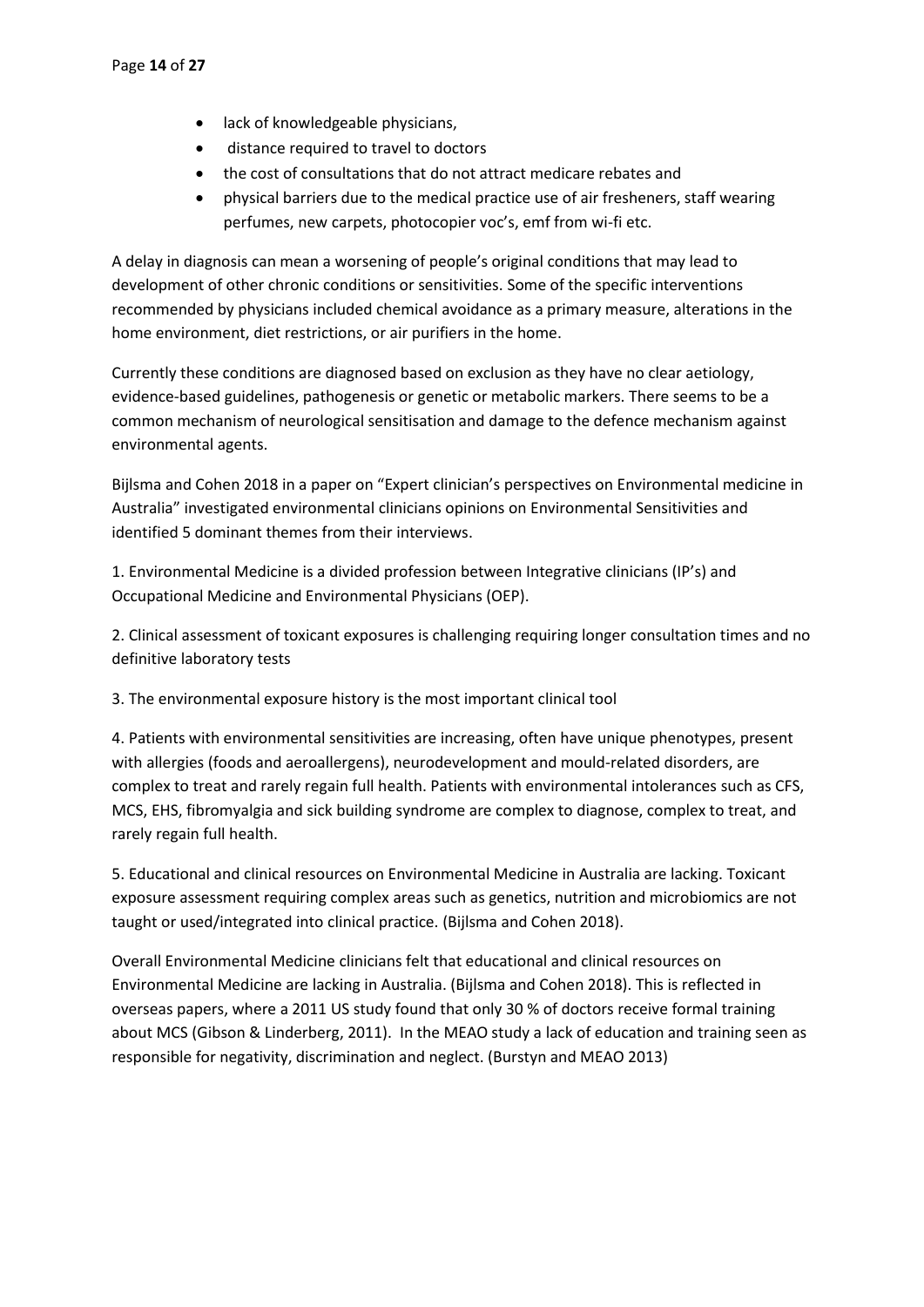# <span id="page-14-0"></span>Section 3.0 Burdens/Hardships experienced by those with Chronic Environmental Sensitivities

We can see from the ANRES register results that Environmental Sensitivity conditions are chronic and require lifelong management of their environment, health, work place etc. In 2013 Burstyn and MEAO report looked at the level of disability in Environmental Sensitivity Conditions compared them with the more well-known chronic conditions such as cardiovascular disease, diabetes, respiratory conditions etc. They found that the conditions MCS, CFS and Fibromyalgia were at least as disabled and, in some cases, more disabled than other chronic conditions. The results of this comparison showed that the levels of unmet health care needs or home care services indicate the Environmental Sensitivities are receiving ineffective care or experiencing barriers to or defects in care. People with these conditions are experiencing socioeconomic disadvantage as demonstrated by high levels of moderate or severe food insecurity and sizeable proportions with low annual household income" (Burstyn and MEAO, 2013).

Gibson et al stated in a 2014 paper that '*We … planned to focus on the impact of MCS on relationships but found that difficulty with accessing safe spaces at times prevented relationships by limiting access to personal interactions. Thus, persons with MCS either lost or were unable to cultivate new relationships as a result of lack of spatial access. Others' lack of understanding and refusal to make accommodations at times denied spatial access to those with MCS. In this way, relationships (relationality) and spatial access (spatiality) interacted with one another to keep persons isolated*.' (Gibson et al, 2014) This seems to be the case for other Environmental Sensitivities.

A consistent pattern in relation to all the Environmental Sensitivities covered in this register has emerged across a variety of factors related to disability, socioeconomic status, health care utilisation and unmet health care needs. These factors can significantly affect families, caregivers, work colleges, employers.

In health care there is a lack of knowledge about such conditions and an inability to diagnose or treat correctly. This results in neglect or iatrogenesis, lack of compassion and respect and persistent widespread stigmatisation of the patient as either emotionally disturbed or hypochondriac or both. Physicians are gatekeeps and legitimisers within society.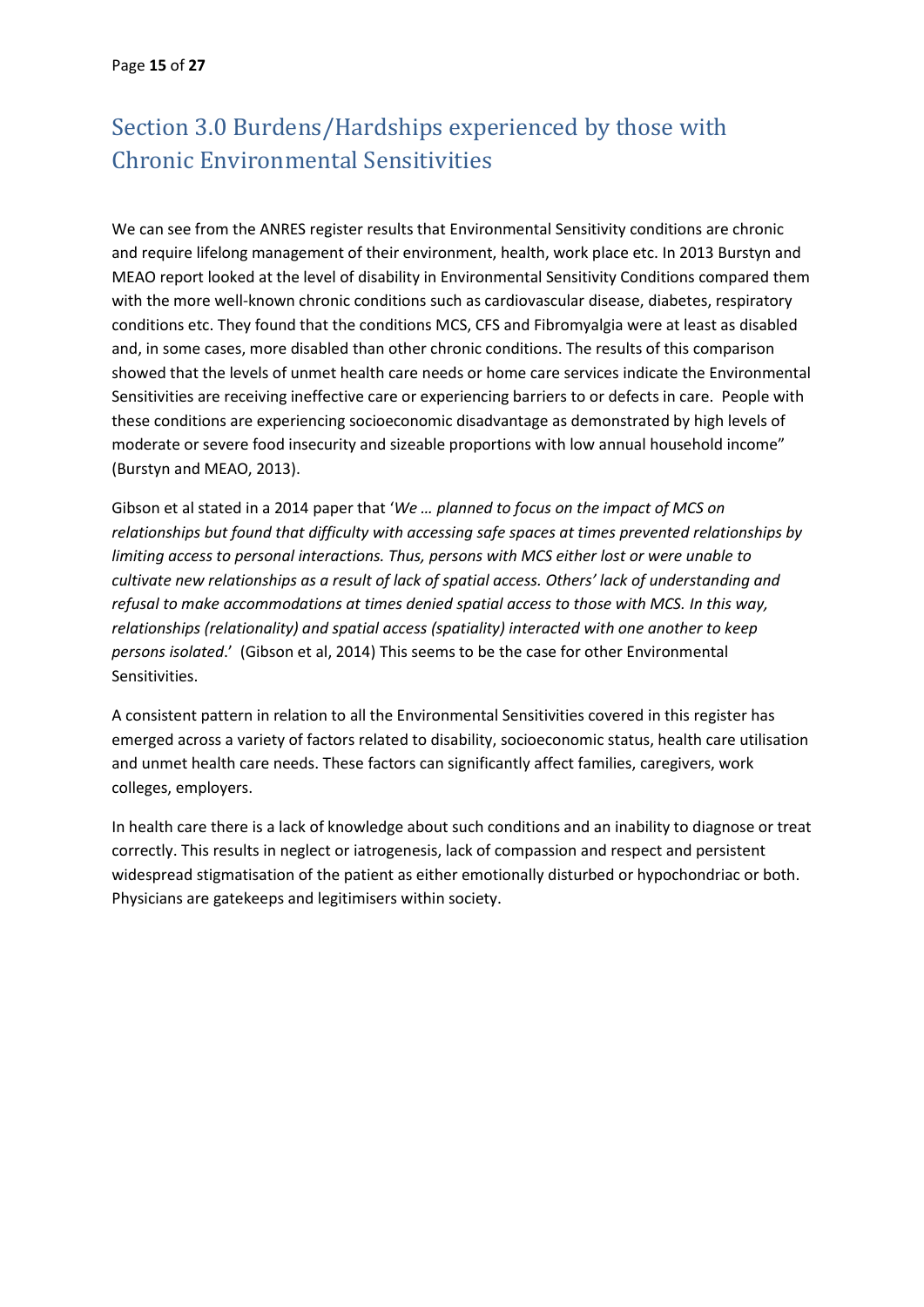## <span id="page-15-0"></span>3.1 Hardship Categories selected by Environmental Sensitivity Registrants

All of these conditions exist on a gradient from mild to severe, all produce devastating symptoms that can lead to total disability. Table 9

| <b>Table 9. Hardships selected</b>       |               |         |  |
|------------------------------------------|---------------|---------|--|
| Hardship                                 | <b>Number</b> | Percent |  |
| <b>Medical assistance</b>                | 165           | 72.7    |  |
| <b>Housing</b>                           | 124           | 54.6    |  |
| <b>Education</b>                         | 89            | 39.2    |  |
| <b>Employment/Income</b>                 | 178           | 78.4    |  |
| <b>Social Services</b>                   | 88            | 38.8    |  |
| <b>Accessing public places</b>           | 147           | 64.8    |  |
| <b>Relationships/social interactions</b> | 199           | 87.7    |  |
| <b>Other</b>                             | 75            | 33.0    |  |

The number of people answering hardship question n=231

The areas people are finding most problematic are as seen in Table 9 are

- 1. Relationships/Social interactions (87.7%) due to people use of fragranced products, mobile phones, ill health or lack of understanding
- 2. Employment/Income (78.4%) due to fragrance use, EMF, mouldy buildings, ill health, lack of understanding
- 3. Medial assistance (72.7%) due to fragrance use, mobile phones/EMF sources, ill health, lack of understanding or costs
- 4. Accessing public places (64.8%) due to people use of fragranced products, mobile phones or lack of understanding
- 5. Finding adequate Housing (54.6%) free from chemicals or EMF sources
- 6. Education (39.2%)
- 7. Social services 38.8%
- 8. Other factors such as travel and home maintenance (33.0%).

### <span id="page-15-1"></span>3.2 Number of Hardships selected

These hardships cover all aspects of a person's life and would be not occur for others not suffering from Environmental Sensitivities. 82.3% of people who have registered with ANRES live with 3 or more hardships because of their illness/s. Table 10

| <b>Table 10 Number of hardships</b> |               |      |  |
|-------------------------------------|---------------|------|--|
| <b>Number of</b>                    |               |      |  |
| hardships                           | <b>Number</b> | %    |  |
|                                     | 16            | 6.9  |  |
| 2                                   | 19            | 8.2  |  |
| 3                                   | 33            | 14.3 |  |
| 4                                   | 36            | 15.6 |  |
| 5                                   | 37            | 16.0 |  |
| 6                                   | 34            | 14.7 |  |
|                                     | 27            | 11.7 |  |
| 8                                   | 23            | 10.0 |  |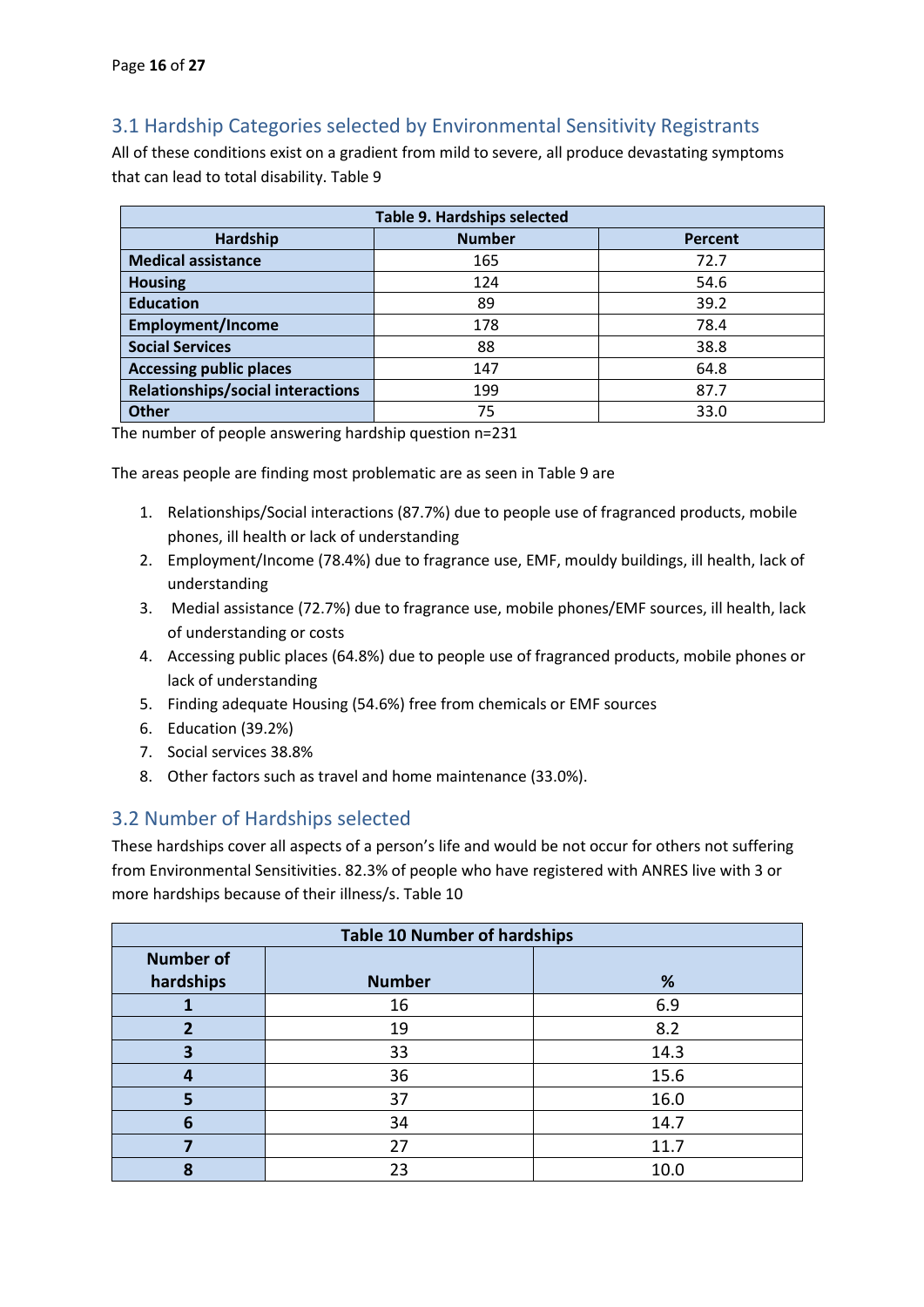| Table 11 Hardship selected by conditions |                              |                       |                                 |                                                          |                               |  |
|------------------------------------------|------------------------------|-----------------------|---------------------------------|----------------------------------------------------------|-------------------------------|--|
| Hardship                                 | <b>MCS</b><br>%<br>$n = 171$ | EHS/ES<br>%<br>$n=95$ | <b>CFS/ME</b><br>℅<br>$n = 105$ | <b>Fragrance</b><br><b>Sensitivity</b><br>℅<br>$n = 171$ | Fibromyalgia<br>℅<br>$n = 76$ |  |
| <b>Medical</b>                           |                              |                       |                                 |                                                          |                               |  |
| assistance                               | 77.0%                        | 72.4%                 | 79.4%                           | 74.1%                                                    | 79.2%                         |  |
| <b>Housing</b>                           | 60.3%                        | 62.2%                 | 48.6%                           | 55.2%                                                    | 51.9%                         |  |
| <b>Education</b>                         | 37.9%                        | 49.0%                 | 36.4%                           | 38.8%                                                    | 40.3%                         |  |
| Employment/Inco                          |                              |                       |                                 |                                                          |                               |  |
| me                                       | 81.0%                        | 77.6%                 | 79.4%                           | 79.9%                                                    | 77.9%                         |  |
| <b>Social Services</b>                   | 42.5%                        | 43.9%                 | 35.5%                           | 42.0%                                                    | 45.5%                         |  |
| <b>Accessing public</b>                  |                              |                       |                                 |                                                          |                               |  |
| places                                   | 69.5%                        | 68.4%                 | 67.3%                           | 70.7%                                                    | 66.2%                         |  |
| <b>Relationships/Soc</b>                 |                              |                       |                                 |                                                          |                               |  |
| ial Interactions                         | 90.2%                        | 90.8%                 | 91.6%                           | 87.9%                                                    | 93.5%                         |  |
| <b>Other</b>                             | 33.3%                        | 39.8%                 | 34.6%                           | 34.5%                                                    | 32.5%                         |  |

## <span id="page-16-0"></span>3.3 Hardships by condition

| Table 11 cont. Hardship selected by conditions     |                           |                             |                                         |  |  |  |
|----------------------------------------------------|---------------------------|-----------------------------|-----------------------------------------|--|--|--|
| <b>Hardship</b>                                    | <b>Biotoxin</b><br>$n=23$ | Lyme<br>disease<br>$n = 25$ | Food<br><b>Sensitivity</b><br>$n = 163$ |  |  |  |
| <b>Medical assistance</b>                          | 87.0%                     | 92.0%                       | 73.0%                                   |  |  |  |
| <b>Housing</b>                                     | 73.9%                     | 48.0%                       | 54.6%                                   |  |  |  |
| <b>Education</b>                                   | 43.5%                     | 40.0%                       | 39.9%                                   |  |  |  |
| <b>Employment/Income</b>                           | 91.3%                     | 88.0%                       | 79.1%                                   |  |  |  |
| <b>Social Services</b>                             | 56.5%                     | 52.0%                       | 40.5%                                   |  |  |  |
| <b>Accessing public</b>                            | 56.5%                     | 60.0%                       | 68.7%                                   |  |  |  |
| places                                             |                           |                             |                                         |  |  |  |
| <b>Relationships/Social</b><br><b>Interactions</b> | 95.7%                     | 72.0%                       | 90.2%                                   |  |  |  |
| <b>Other</b>                                       | 47.8%                     | 24.0%                       | 32.5%                                   |  |  |  |

The ANRES registered Environmental Sensitivity conditions all have difficulty with all Hardship categories. For all conditions the percentage suffering hardships with relationships and/or social interaction are highest. This is mainly due to the ubiquitous use of fragranced products or EMF emitting devices. Table 11

Those with MCS, Fragrance Sensitivity and EHS were the most impacted in their ability to access medical assistance, accessing public places, Employment and Relationships/Social Interactions.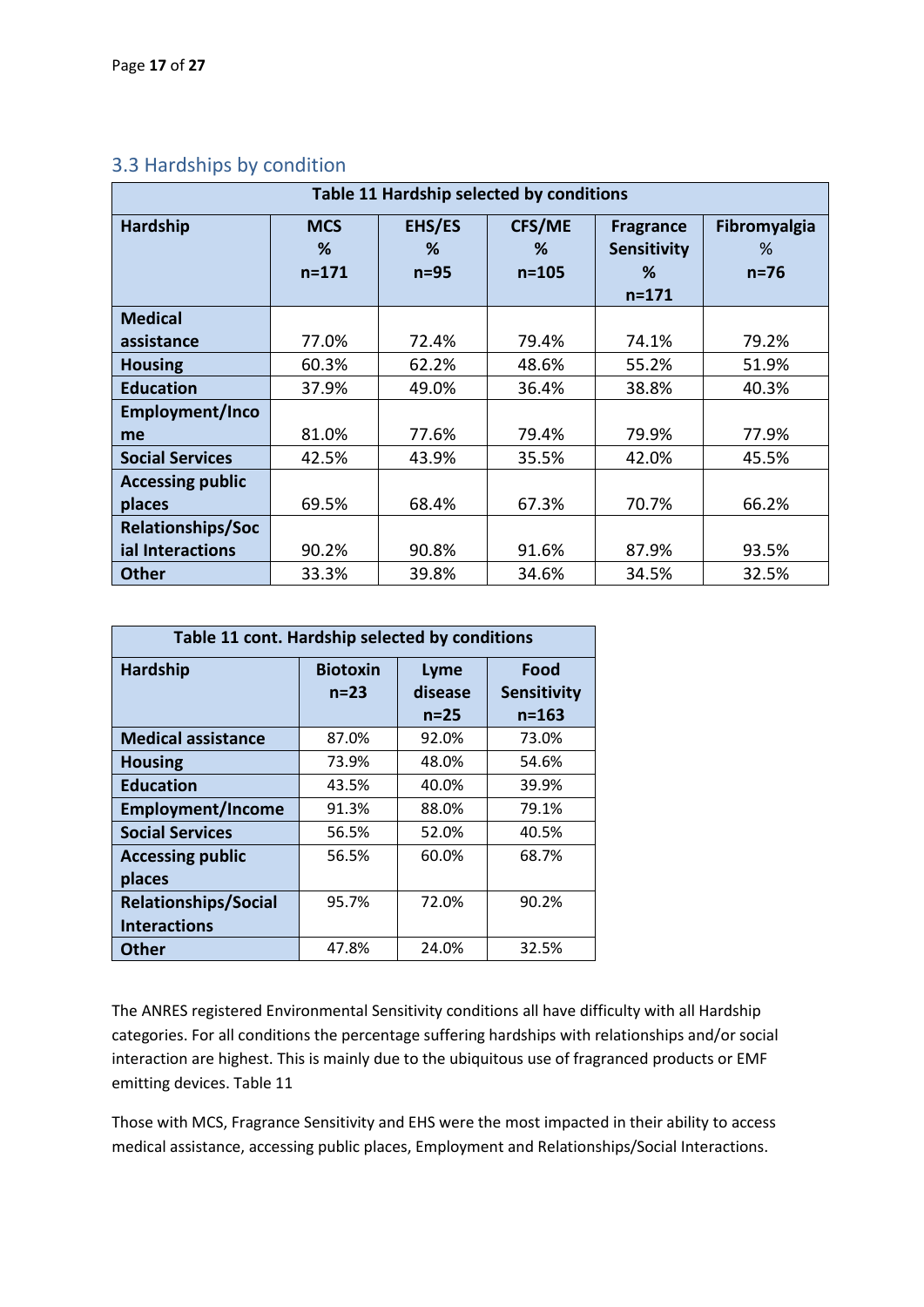Fragrance Sensitivity and MCS registrants show the highest percentages for all hardships. The percentage of hardships for Fragrance Sensitivity and MCS are - relationships/social interaction (64.9% and 68.4% respectively), followed by Employment/income and Medical assistance (57.9% and 57.0% respectively) for Fragrance Sensitivity and 58.8% and 57.9% respectively for MCS. This is not surprising considering the ubiquitous use of fragranced cleaning chemicals, perfumes, pesticides etc that are barriers and create hardships.

## <span id="page-17-0"></span>3.4 Other areas of hardship

People registering were able to comment on other areas that they have had difficulties with. These are basically an extension to the hardship categories.

*Travel*: Public transport/travel including flying; or Needing to contact any accommodation providers to ensure room chemical free;

**Medical**: Medical Assistance from hospitals for health care or visiting people in hospital, visiting relatives in Aged Care, Medical Health Facilities centres, allied health care such as dental or physiotherapy; lack of Treatment

Chronic pain;

Mental health problem dealing with their situation, depression, anxiety, PTSD;

#### **Home Maintenance**:

Physical difficulty with housework, gardening, dayto-day activities

Tradespeople may wear fragranced products or carry mobile phones;

**Shopping/Personal Care**: Finding suitable clothing;

Having to treat (wash) new clothing before wearing; Paying bills in person; Personal care (eg haircut); **Public areas:** Eating out/Restaurants; Public conveniences; wi-fi and mobile phone exposure in public spaces; outdoor markets are full wireless transmissions from cell phones, cell phone tower and etpos; Sporting fields - masts or people with mobiles; cinema, community events and organisations;

Recreational activities/hobbies;

Community events; Creative projects such as art exhibiting, music teaching & performance;

**Life Disruption:**

Severe curtailment of activities

Accessing child school activities engaging in their education;

Social isolation – from interaction at restaurants etc, holidays, public, medical staff, family and friends; Loneliness and stress from lack of understanding

Accessing places of worship due to fragrance;

Unable to live a normal life;

#### **Employment/Financial:**

Workplace discrimination, unemployment; Homeless and debt;

Lack of Access to NDIS;

Financial cost to maintain health – air filters, water filters, immune system supplements, organically grown food, non-standard medical expenses not covered by Medicare;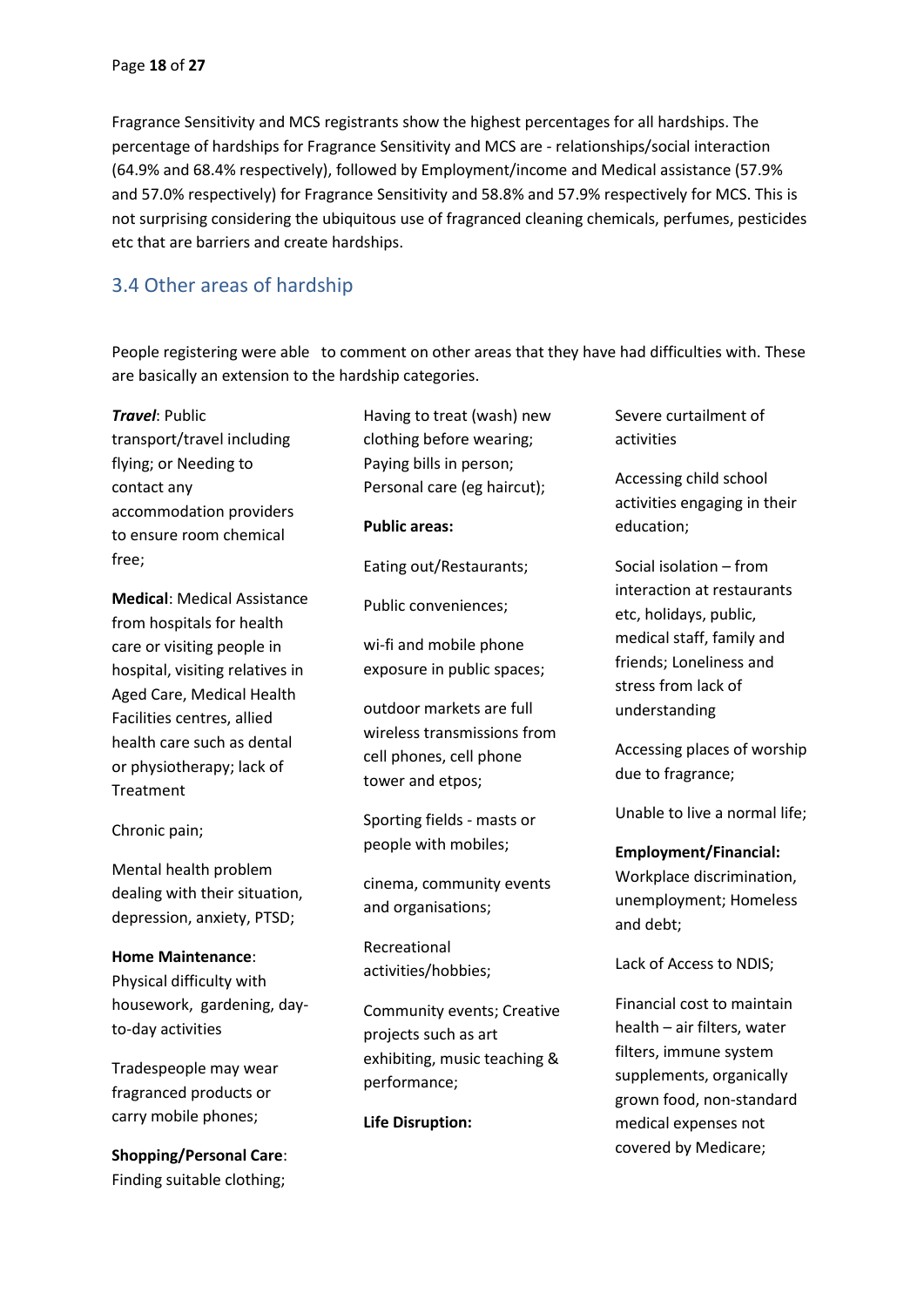Air flight difficulty is unsurprising as an online article by Bearnairdine Beaumont entitled 'What toxins are we being exposed to in air travel?' States that "*Along with organophosphates that are added as a lubricant to aircraft engine oil, over 120 other toxic substances including insecticides and flame retardants, have been detected by EASA, the European Air Safety Agency. This chemical cocktail can create what has been described as 'aerotoxic syndrome' following exposure – a set of health conditions people have suffered that have been linked to toxins in air cabins*." (Beaumont, 2019)

Accessing Public Places due to fragrance is not surprising as a press release issued from the American Chemical Society in 2018 talked of Making Fragrances last longer. The 'problem' for the fragrance industry was that a lot of fragrance oils in fragranced products such as face washes & body scrubs get washed away. Company researchers looked to 'amplify the efficacy, add to the allure and ensure the integrity of the retention of fragrances notes in the products for skin and hair'. This has been achieved with the addition of polymers to fragrance, each different type of fragrance with its different combination of scents (trade secrets) requiring a particular polymer. (ACS, 2018). This makes it nearly impossible to access public places or be close to others in the community or remove fragrance from clothes, pillows, couches etc.

## <span id="page-18-0"></span>3.5 Profile of Level of Impairment. Disease Burden and Unmet needs

The results of the ANRES data on the effects/life impacts of Environmental Sensitivities show that these conditions are pervasive and include

- Damage to income and work resulting in joblessness and financial destitution, leading to problems with affordable housing, or being able to make modification to existing home, resulting in some facing homelessness and destitution;
- Financial cost for non-medical expenses air filters, water filters, immune supplements, organic food
- Difficulty with access to medical care and community resources. There may be problems with finding a doctor who understands sensitivities or finding safe medical facilities.
- There are problems with relationships and lessened social support. There are difficulties meeting with other people (professionally and personally) because of others personal use of fragrances, use of a mobile phone or because of stigmatisation by others who do not understand or believe these conditions;
- There can be diminishing relationships and social interactions for the whole family. These individuals and their families can be living in social exclusion and economic difficulties. This impacts on wellbeing, family life, friendships and social integration
- Limited to no access to public places such as restaurants, hospitals, libraries, shopping complexes, education facilities, recreation facilities etc.
- Inability to study at schools, universities or other institutions due to fragrance use and the expansion of wi-fi and EMF sources
- There can be debilitating symptoms, some people are largely bed ridden, many are home bound and isolated from friends, family and society.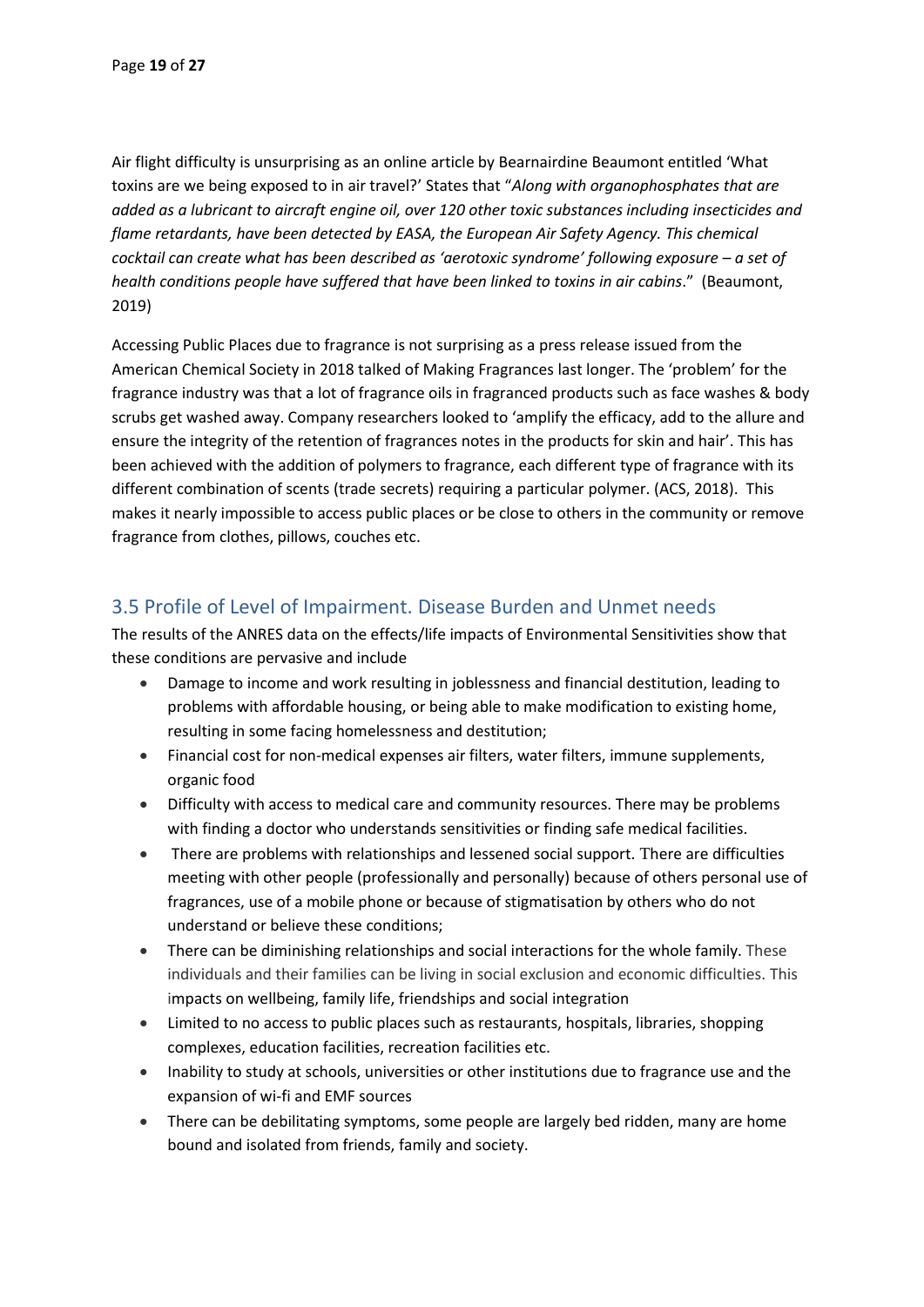• In severe cases every area of life is compromised with public life becoming extremely limiting and social isolation becomes the norm. From one registrant *"I am well at home, and always ill when I leave the house for any little thing. Consequently, I am home most of the time."*

These results reflect the burden impacts found in other studies. The ASEQ-EHAQ (The Environmental Health Association of Quebec) have also heard distressing stories from their members who when they have accessed health care have become sicker because of chemical substances present in hospitals or clinics. Many avoid trying to access health-care facilities even when there is a dire need in order to avoid chemical substances. They also found that synthetic fragrances are a barrier to receive health care. Fragrances have detrimental effects not only for people with Environmental Sensitivities but also for those who suffer from asthma and other respiratory conditions, migraines, and skin conditions such as dermatitis. (ASEQ-EHCA, 2019)

The ANRES registrant results show that people's rights to medical care, the right to earn an income, access to affordable and safe housing, access to an education and access to public places are denied to them because of their conditions, placing an added strain on an already difficult and disabling medical conditions. The resultant impacts of these conditions are far reaching and significantly affects families/caregivers, communities and society.

# <span id="page-19-0"></span>Section 4.0 Discussion

Physicians with experience with environmental sensitivities claim that diagnosing and treating environmental sensitivities early often stops the illness in its tracks (Kassirer and Sandiford, 2000; Genuis and Lipp, 2011; Genuis and Tymchak, 2014). Dr G H Ross of the Environmental Health Centre, Nova Scotia, Canada, a specialist in diagnosing and treating Environmental Sensitivities claims the chronic cases he sees are the result of the failure to diagnose and properly treat environmental sensitivities (Kassirer and Sandiford. 2000). Environmental Sensitivities need to be included in the medical course curriculum and Continuing Medical Education (CME) process to ensure that all physicians are educated in how to diagnose and manage Environmental Sensitivities.

The basis of treatment needs to be

- Recognition of potential or actual triggers, (by taking a history of exposures in the community, home, hobbies, occupation, personal exposures, diet and medications)
- Once triggers are identified to then reduce or eliminate the sources
- Optimise an organic diet free from additives, colours etc
- Address any nutritional deficiencies such as vitamins and minerals
- If possible, identify the body burden of toxins such as heavy metals or chlorinated compounds

The Medical profession can greatly assist people with Environmental Sensitivities with letters of support rather than medications to which many people with Environmental Sensitivities are sensitive. The use of antidepressants and other psychoactive medications to treat SRI might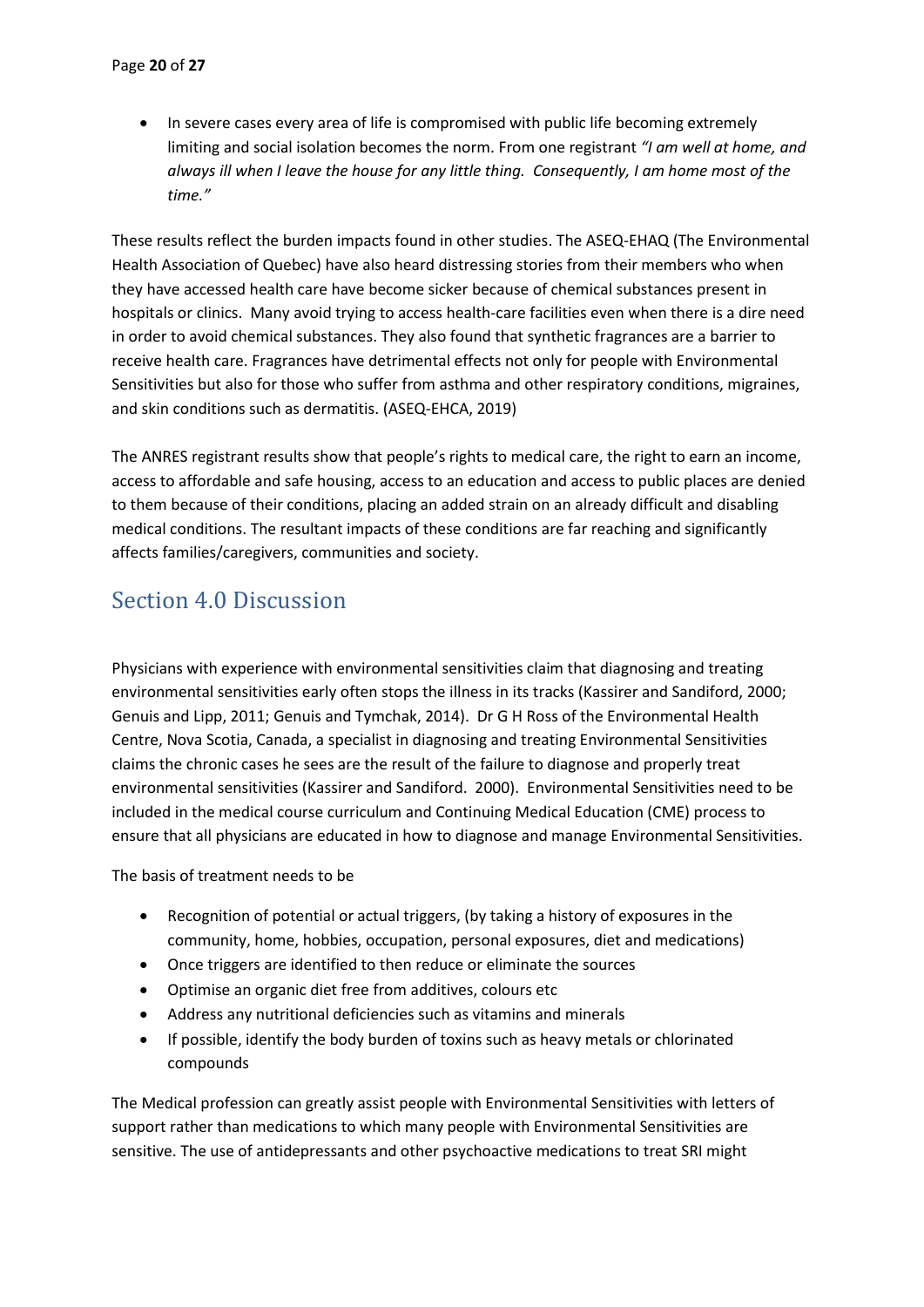exacerbate the problem due to inefficient bioelimination adding to their toxicant burden. (Genuis, 2014)

These Letters or paperwork provided by physicians can assist with social welfare services are for example In-home support, Carers, Unemployment benefits, Sickness benefits, Disability support, Compensation payments for workplace injury, Referral to specialists, physiotherapists and OTs etc .

Health services can help by modifying their rooms to avoid triggers. Restricting the use of fragranced products can help more people than those with Environmental Sensitivities. The Steinmann, 2017 study found that the common adverse effects of fragranced products included respiratory problems, mucosal symptoms, asthma attacks, migraine headaches amongst others. (Steinmann, 2017).

Environmental Sensitivity conditions are largely misunderstood by medical practitioners and the general community and this means that for people with ES their basic medical and social needs go unmet. Environmental Sensitive patients may have other health issues that require specialist care or other types of medical intervention. Because of this lack of understanding people are constantly being made ill when trying to access services or a workplace.

They affect people's ability to function normally in society. While many chronic disabling conditions are known to be associated with older age (eg cancer, heart disease and stroke) Environmental Sensitivity conditions are common amongst the middle aged i.e. when they have potential to be highly productive, employable and contribute to the economy and society.

The high association of fragrance sensitivity with many of the conditions, has meant that access to many public buildings is difficult due to the high usage of perfumed products such as cleaning products, personal care products and similar. This happens in public buildings such as medical facilities, hospitals and educational facilities. Fragrance has become the new second-hand smoke problem and needs to be addressed by government and health care agencies to reduce their usage.

The Canadian Medical Association Journal, in 2OI5 says, "Artificial scents have no place in our hospitals", about 30% of people report having some sensitivity to perfumes worn by others, 27% of people with asthma their condition is aggravated by artificial scents, particularly concerning for hospitals patients with asthma or other upper airway or skin sensitivities are concentrated. "We have much to learn about the mechanisms underlying scent sensitivity, but we know enough now to take precautionary measures in our hospitals." Their recommendation - "Hospital environment free from artificial scents should become a uniform policy, promoting the safety of patients, staff and visitors alike." (Flegel and Martin, 2015). They note that for those with asthma there are a range of irritants that are not categorized as allergens, such as secondhand cigarette smoke, cleaning fluids (bleach), perfumes and other strong odors. This precautionary measure should also be extended to other health facilities and aged care facilities. The US Centers for Disease Control and Prevention, Indoor Air Quality Policy (CDC, 2009) states that "Scented or fragranced products are prohibited at all times in all interior space owned or leased by CDC". (CDC, 2009)

An Australian paper on the health and societal effects from exposure to fragrance consumer products found that of the 33% reporting health problems when exposed to fragranced products, "more than half (17.1%) of these could be considered disability under the Australian Disability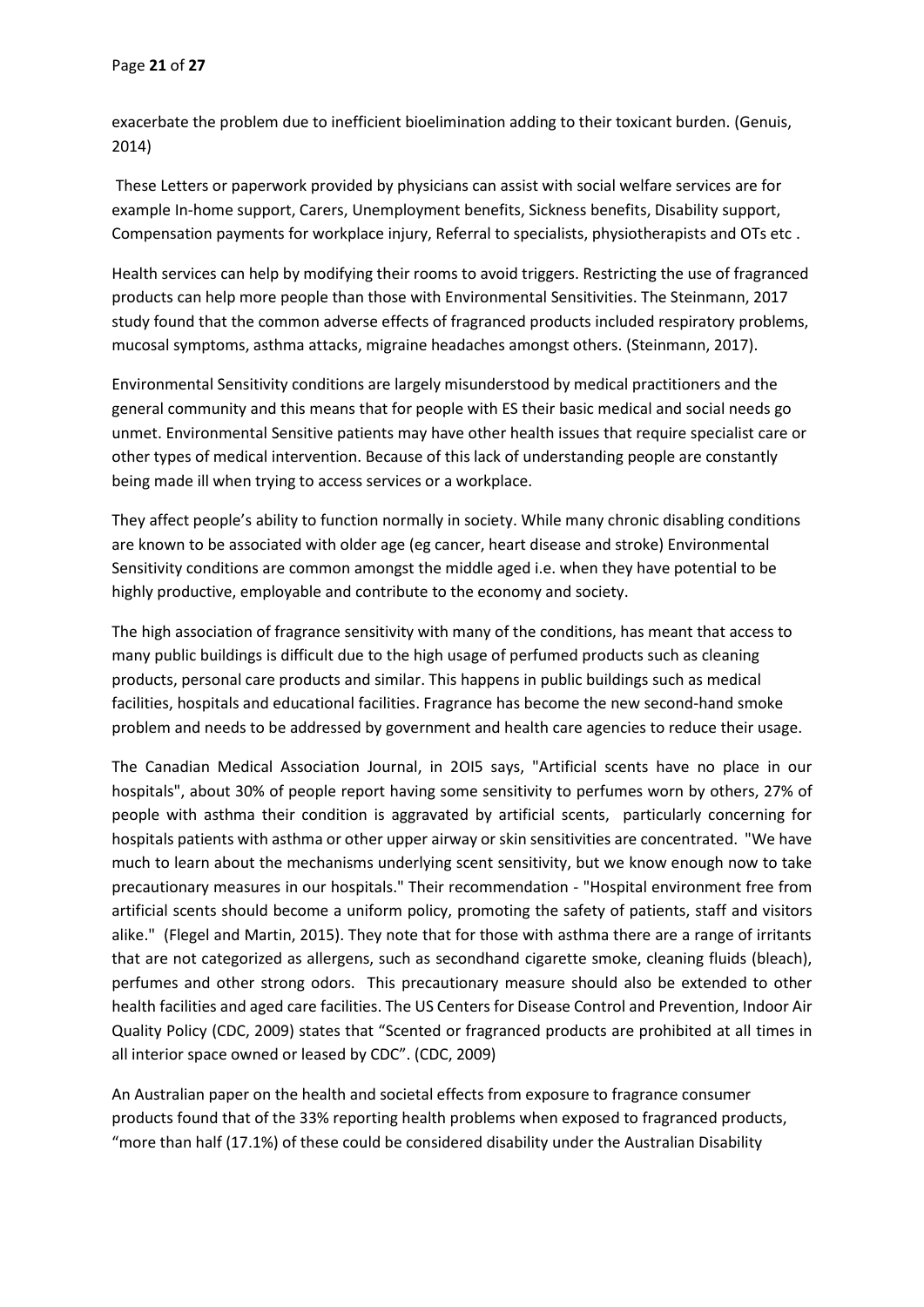Discrimination Act" and fragranced products were found to hinder access to public places such as restrooms and businesses (Steinmann, 2017).

Research published in 2019 has found that is also the case internationally with 1 in 3 adults experience health problems caused by exposure to fragranced products such as perfumes, cosmetics, laundry detergents and soaps. Fragrance sensitivity causing migraines, watery eyes and respiratory issues. The results have been found in the UK, the US, Australia and Sweden . The author Professor Anne Steinmann has characterised fragrance sensitivity as a healthcare epidemic of which we don't yet know the scale. (Steinmann, 2019)

Airports in Helsinki, Vancouver and Copenhagen are recognising the problem offering perfume-free routes for passengers with fragrance sensitivity. The need for fragrance free public spaces has been recognised in Halifax, Nova Scotia with most hospitals and schools banning employee from wearing perfumes. In Oakland California city officials are asking residents to be fragrance free for public meetings.

The high usage of products such as cleaning fluids and co-workers' perfume, new carpet or photocopier fumes, or wi-fi technology and mobile phones can make the workplace a dangerous place to work. If an employer does not understand and take measures to ensure a safe workplace people are forced from their jobs or risk further health problems. Employees can assist by modifications to the workplace and consideration by both the employees and co-workers that will allow people to be productive and self-sufficient. More tightly sealed buildings reduce ventilation rates to save energy and the use of synthetic building materials and furnishings means that the IAQ is poor.

Social support is critical for those with chronic health conditions. Individuals with lower levels of social support are known to suffer more symptoms and greater mortality while a higher level of support indicates better psychological wellbeing. Individuals with MCS scored lower than healthy people and some with diabetes and multiple sclerosis (Gibson. 2014). As with other forms of chronic illness, Environmentally Sensitive patients have difficulty maintaining social contact due to pain and functional disturbances. Social Services can assist by understanding the problems and providing for example Home Care staff without wearing perfume or using fragranced and switching off their mobile phones.

Income support from welfare services is insufficient to provide for their special needs in housing, disability aids, or medical aids etc. Food and nutrient support is often required as food allergy/intolerance is often a coexisting factor along with inability to take many medications. There are many who have lost their income, do not qualify for Disability Support pensions and cannot afford Air filters, water filters, organic food that they need and their condition prolonged and worsened.

These conditions are chronic, we have found that most people registering with ANRES have had their condition/s for greater than 10 years. According to the Australian Government department of Australian Institute of Health and Welfare (AIHW) 2018 Report "*Chronic conditions are generally characterised by their long-lasting and persistent effects. Once present, they often persist throughout*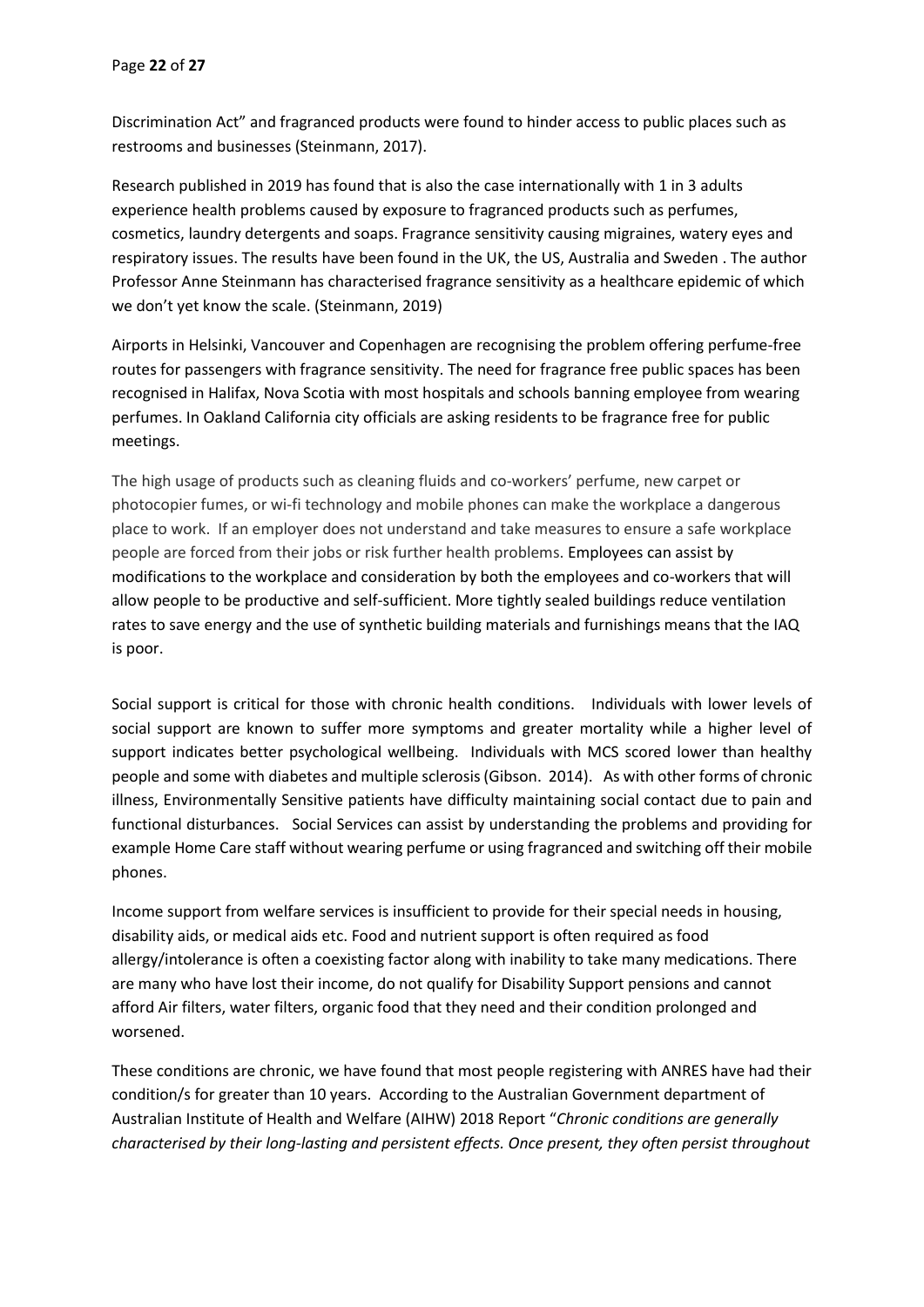*a person's life, so there is generally a need for long-term management by individuals and health professionals*." This also describes Environmental Sensitivities conditions.

Whereas the common chronic disease rate is higher in people aged 65 and over (87%) in the AIHW 2018 report (AIHW, 2018) in the ANRES register of Environmental Sensitivities the average age that people developed their condition/s is 39. (AIHW, 2018)

The AIHW define "Chronic condition comorbidity (or multimorbidity) as the presence of two or more chronic conditions at the same time. Around 1 in 4 (23%) Australians had two or more chronic conditions in 2014–15 (ABS 2015)." Here the AIHW is talking about the most common chronic conditions for which mainstream medicine has a definition, diagnosis and treatment including cardiovascular disease, cancer, chronic respiratory conditions, chronic musculoskeletal conditions, diabetes and mental health problems. (AIHW 2018) Significant health care dollars are being spent to address these problems.

These definitions also describe Environmental Sensitives, but they are currently not being recognised by government and medical surveys. And therefore, despite high rates of unmet health need and disability there is no focus on research to be able to diagnose, treat, manage and perhaps prevent these conditions.

As with other forms of chronic illness, Environmentally Sensitive people have difficulty maintaining social contact due to pain and functional disturbances. Health services staff can assist by understanding the problems and provide care without wearing fragranced products and switching off mobile phones.

The AIHW latest report found that people with disabilities suffer poorer outcomes in areas such as mental and physical health, employment outcomes and education. People with disability are four times more likely to experience high psychological distress than other Australians, according to new research from (AIHW, 2018). A People with Disability Australia (PWDA) report on a survey of 900 people with disabilities found that a majority (61 percent) of people were unable to access the support they need, while 77 percent have experienced discrimination because of their disability. (Michael L, 2019)

# <span id="page-22-0"></span>Section 5.0 Conclusion

A consistent pattern in relation to the Environmental Sensitivities has clearly emerged across a variety of factors related to measures of disability, socioeconomic status, health care utilization and unmet health care needs. These conditions affect all ages, from the very young to the elderly and disrupts all aspects of a person's life. People are feeling alone, isolated and unable to do anything about it. These factors also significantly affect families and caregivers.

The difficult physical and emotional challenges of day-to-day life have become the new norm for people with Environmental Sensitivities. The life impacts of Environmental Sensitivities show that these conditions are pervasive and include damage to income and work resulting in joblessness and financial destitution; potential homelessness, problems with relationships and lessened social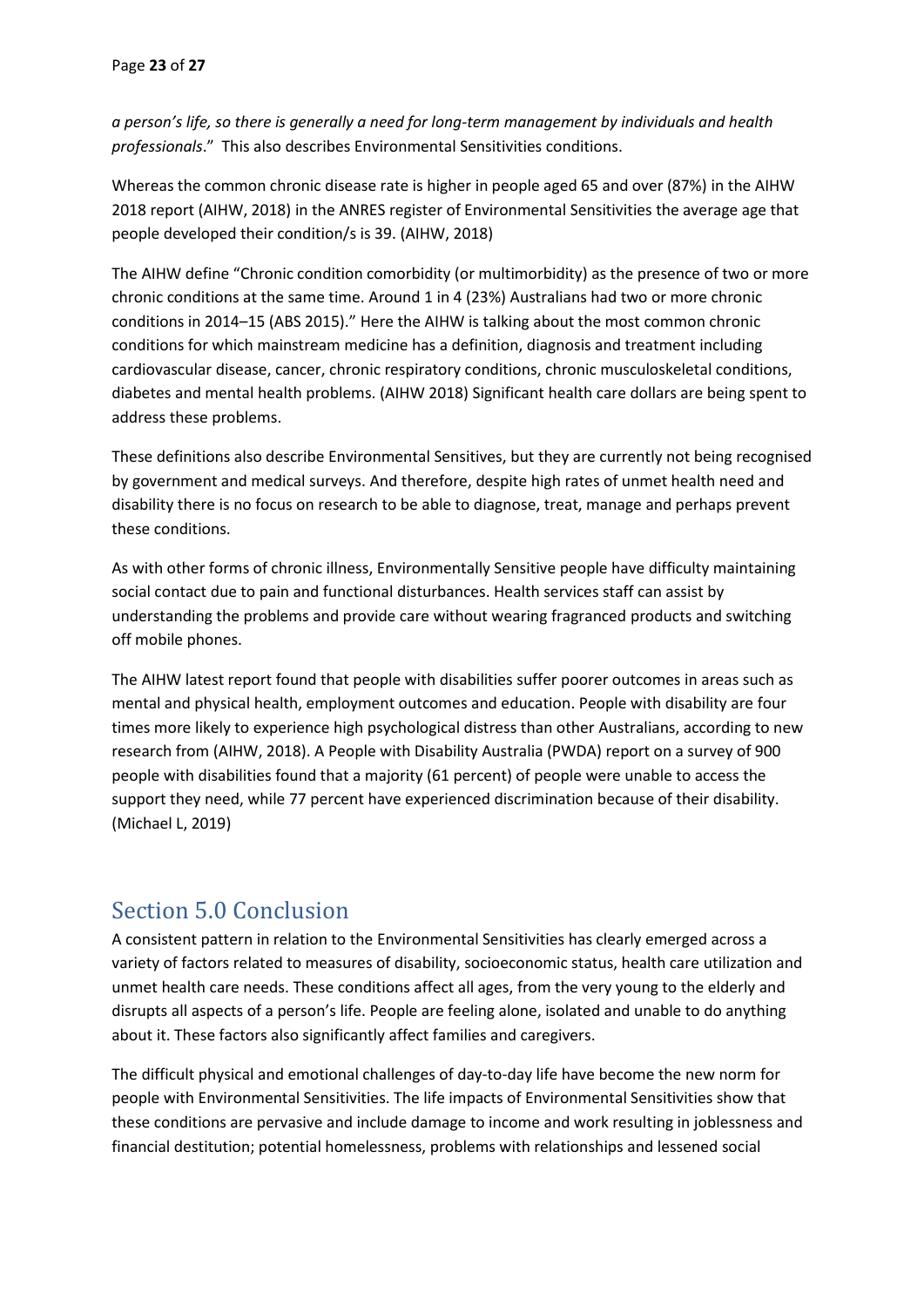support; access to medical care and community resources. These individuals and their families often live in social exclusion and economic difficulties.

The negative health care aspects registrants commented on includes a lack of knowledge about the condition and an inability to diagnose or treat correctly. This is resulting in neglect or iatrogenesis, lack of compassion and respect leading to persistent widespread stigmatisation of these patients as either emotionally disturbed or hypochondriac or both. Physicians are the gatekeepers and legitimisers within our society.

Misdiagnosis is common, physicians don't have any training or clinical experience, there are no definitive clinical guidelines for these conditions and vital treatment and services are not available. The depression felt by people does not equal psychogenesis it is the consequence of the devastating impact of the conditions/s and its symptoms. It can be a by-product of living with Environmental Sensitivities. Life becomes overwhelmingly difficult and demoralising.

The results of this analysis show that it is time for the medical profession, workplaces and society at large to start paying attention to those with Environmental Sensitivities. People with these conditions face challenges in their experiences such as trying to obtain a diagnosis and treatment to living with the long-term impacts of a chronic condition. Environmental Sensitivity individuals suffer from stigmatisation in clinical settings, the workplace and other areas of their lives as a result of general lack of understanding of these complex conditions by the medical profession and wider community.

While waiting for the controversy over Environmental Sensitivity diagnostic criteria to be decided and acceptance into mainstream medicine, people are suffering and will continue to suffer hardship and ill health. Early recognition, clean air, food and water and avoidance of symptom-triggering agents and modification of their homes are necessary for people to successfully live with their condition. The prognosis for Environmental Sensitivities patients is variable but many can improve in the course of time, especially with an appropriate management plan. People with Environmental Sensitivities want to be heard, believed, respected and given a fair go.

Interventions required include Government Housing suitable for Environmentally Sensitive patients, Home schooling, Disability parking, Assistance with medical aids e.g. wheelchair, oxygen at home, Aged care or respite services, Pain management services, Chronic illness/loss/grief counselling, Social workers, Rehabilitation, and Ambulance transport services.

To improve care for people with Environmental Sensitivities, the health care system needs research that would help to

- Identify the underlying cause/s of these conditions
- Understand the physical, mental, economic and social impacts
- Guide clinical practice
- Improve treatment and support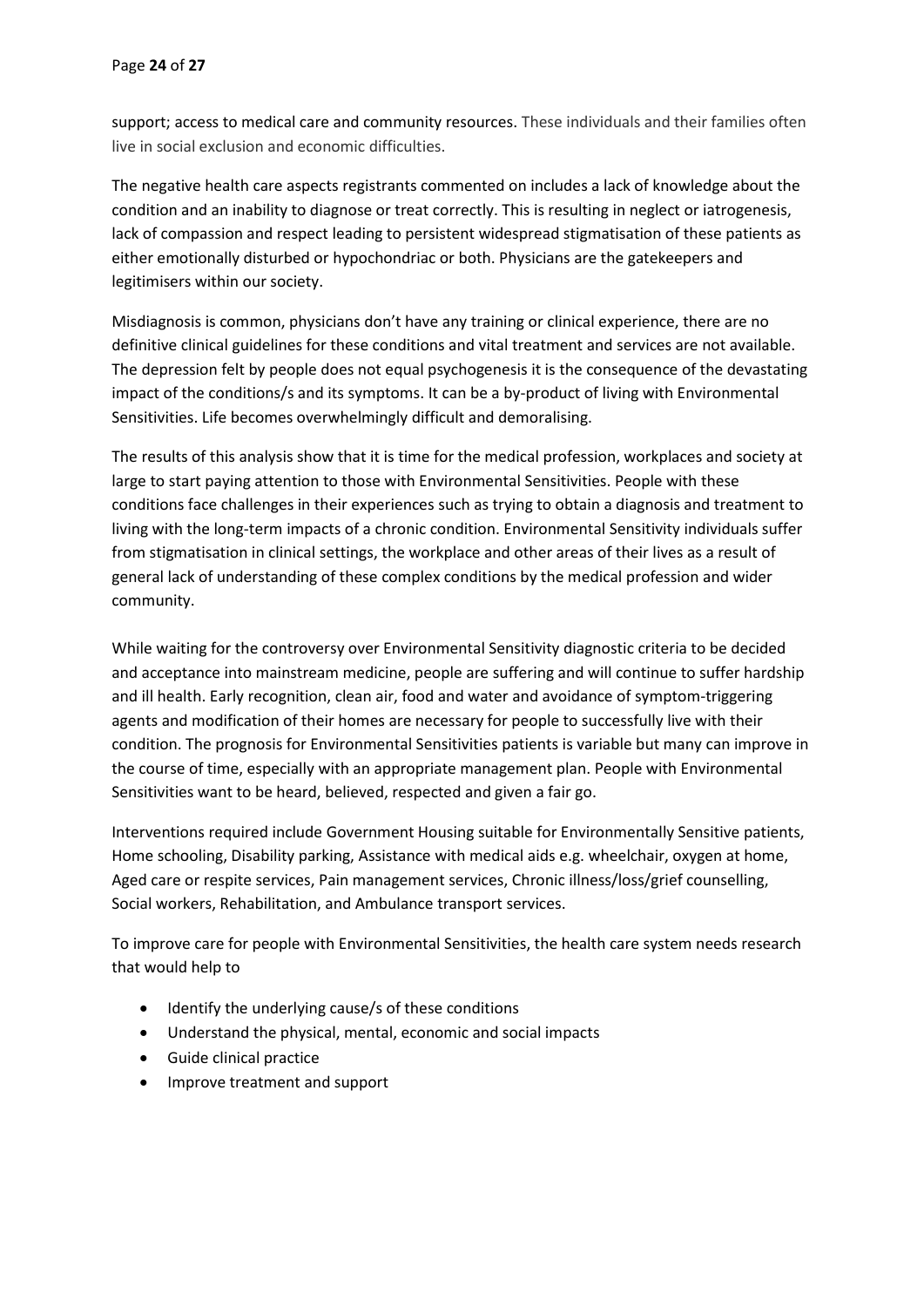# <span id="page-24-0"></span>Section 5.0 References

ACS,2018, Making Fragrances last longer press release

[https://www.acs.org/content/acs/en/pressroom/newsreleases/2018/march/making-fragrances-last](https://www.acs.org/content/acs/en/pressroom/newsreleases/2018/march/making-fragrances-last-longer.html?fbclid=IwAR1Ki5qq6XHNBytU8R29nujDdCkfR0RMmBCCNUcMTIBWFR9cjuoHtkoxTy0)[longer.html?fbclid=IwAR1Ki5qq6XHNBytU8R29nujDdCkfR0RMmBCCNUcMTIBWFR9cjuoHtkoxTy0](https://www.acs.org/content/acs/en/pressroom/newsreleases/2018/march/making-fragrances-last-longer.html?fbclid=IwAR1Ki5qq6XHNBytU8R29nujDdCkfR0RMmBCCNUcMTIBWFR9cjuoHtkoxTy0)

AIHW, 2018 Australian Institute of Health and Welfare 2018. Australia's health 2018. Australia's health series no. 16. AUS 221. Canberra: AIHW [https://www.aihw.gov.au/reports/australias](https://www.aihw.gov.au/reports/australias-health/australias-health-2018/contents/table-of-contents)[health/australias-health-2018/contents/table-of-contents](https://www.aihw.gov.au/reports/australias-health/australias-health-2018/contents/table-of-contents)

ASEHA, 2011. A survey of individuals with MCS in Australia. Available online: [http://www.asehaqld.org.au/index.php/multiple-chemical-sensitivity/aseha-mcs-publication/140-a](http://www.asehaqld.org.au/index.php/multiple-chemical-sensitivity/aseha-mcs-publication/140-a-survey-of-individuals-with-mcs-in-australia-2011)[survey-of-individuals-with-mcs-in-australia-2011](http://www.asehaqld.org.au/index.php/multiple-chemical-sensitivity/aseha-mcs-publication/140-a-survey-of-individuals-with-mcs-in-australia-2011)

ASEQ-EHAQ (The Association for Environmental Health of Quebec), 2019 [\(https://www.aseq](https://www.aseq-ehaq.ca/?lang=en)[ehaq.ca/?lang=en](https://www.aseq-ehaq.ca/?lang=en)

(AIHW) 2018. Australian Institute of Health and Welfare Australia's health 2018. Australia's health series no. 16. AUS 221. Chapter 3.3 Chronic Diseases Canberra: AIHW. [https://www.aihw.gov.au/getmedia/6bc8a4f7-c251-4ac4-9c05-140a473efd7b/aihw-aus-221](https://www.aihw.gov.au/getmedia/6bc8a4f7-c251-4ac4-9c05-140a473efd7b/aihw-aus-221-chapter-3-3.pdf.aspx) [chapter-3-3.pdf.aspx](https://www.aihw.gov.au/getmedia/6bc8a4f7-c251-4ac4-9c05-140a473efd7b/aihw-aus-221-chapter-3-3.pdf.aspx)

ABS, 2015 (Australian Bureau of Statistics). National Health Survey: first results 2014–15. ABS cat. no. 4364.0.55.001. Canberra: ABS.

Beaumont, B. 2019. [https://www.thelondoneconomic.com/tech-auto/what-toxins-are-we-being](https://www.thelondoneconomic.com/tech-auto/what-toxins-are-we-being-exposed-to-in-air-travel/01/09/?fbclid=IwAR3yqFak4zeCjhL6Z9VoGiczyblbvWkagA3De-2hHWoVuyqpBBTSIca9Wuk#.XXKY34sFKuO.facebook)[exposed-to-in-air-travel/01/09/?fbclid=IwAR3yqFak4zeCjhL6Z9VoGiczyblbvWkagA3De-](https://www.thelondoneconomic.com/tech-auto/what-toxins-are-we-being-exposed-to-in-air-travel/01/09/?fbclid=IwAR3yqFak4zeCjhL6Z9VoGiczyblbvWkagA3De-2hHWoVuyqpBBTSIca9Wuk#.XXKY34sFKuO.facebook)[2hHWoVuyqpBBTSIca9Wuk#.XXKY34sFKuO.facebook](https://www.thelondoneconomic.com/tech-auto/what-toxins-are-we-being-exposed-to-in-air-travel/01/09/?fbclid=IwAR3yqFak4zeCjhL6Z9VoGiczyblbvWkagA3De-2hHWoVuyqpBBTSIca9Wuk#.XXKY34sFKuO.facebook)

Bijlsma, N., & Cohen, M. M. (2016). Environmental Chemical Assessment in Clinical Practice: Unveiling the Elephant in the Room. International journal of environmental research and public health, 13(2), 181. doi:10.3390/ijerph13020181

Bijlsma, N., & Cohen, M. M. (2018). Expert clinician's perspectives on environmental medicine and toxicant assessment in clinical practice. Environmental health and preventive medicine, 23(1), 19. doi:10.1186/s12199-018-0709-0

Burstyn V and the MEAO, 2013. Recognition, inclusion and equity – The time is now: Perspectives of Ontarians living with ES/MCS, ME/CFS and FM, Complete Report/Appendix to the Ontario Centre of Excellence in Environmental Health (OCEEH) Business Case. Available online: <http://recognitioninclusionandequity.org/resources/>

Caress, S. and Steinemann, A. (2003). A Review of a Two-Phase Population Study of Multiple Chemical Sensitivities. *Environmental Health Perspectives*, [online] 111(12), pp.1490-1497. Available at: https://www.ncbi.nlm.nih.gov/pmc/articles/PMC1241652/pdf/ehp0111-001490.pdf [Accessed 9 Mar. 2017].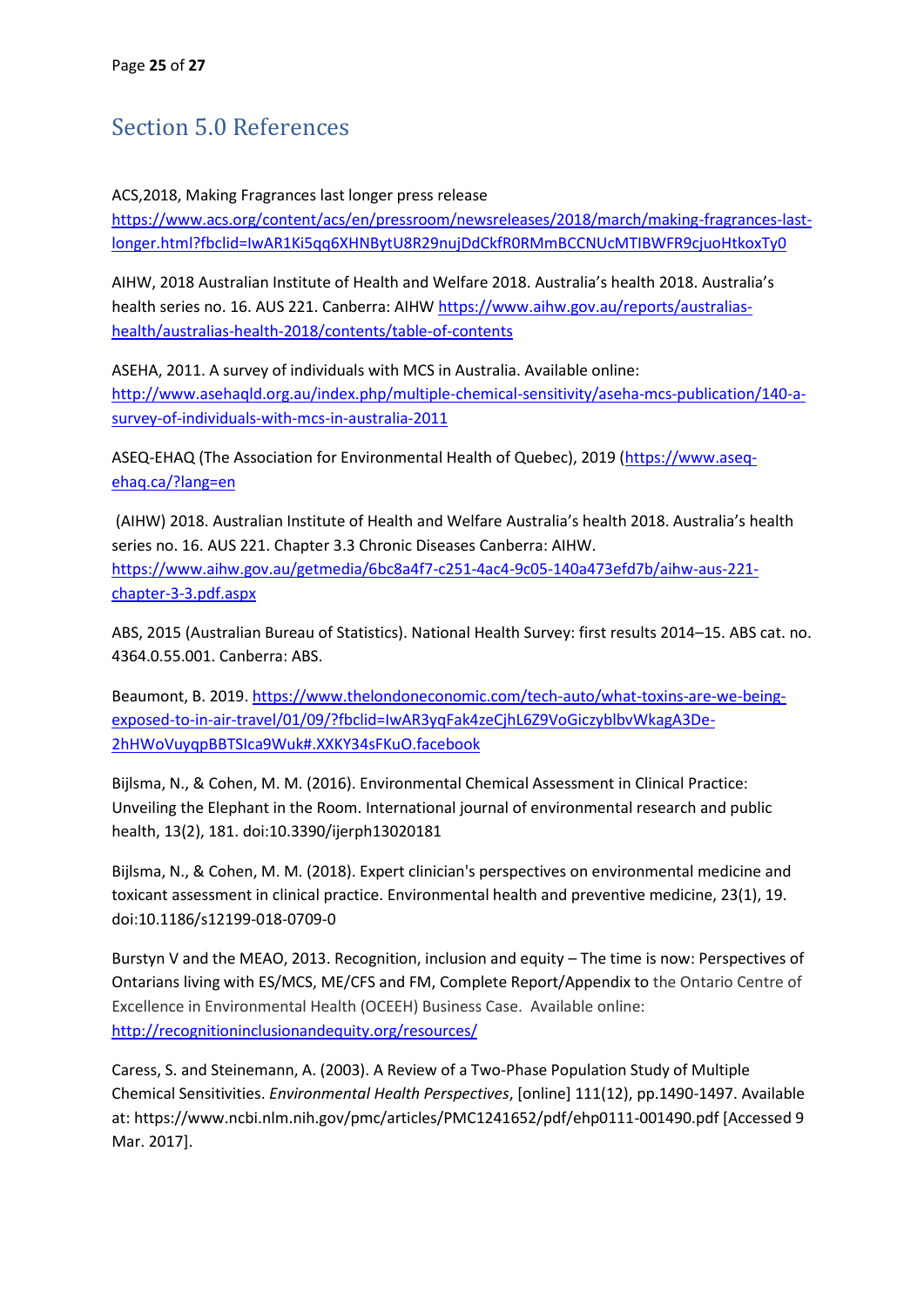CDC, 2009. US Centers for Disease Control and Prevention. Indoor Environmental Quality Policy, pages. :pp. 9–10 Available:.

http://www.drsteinemann.com/Resources/CDC%20Indoor%20Environmental%20Quality%20Policy. pdf.

CDC, 2009. US Centers for Disease Control and Prevention. Indoor Environmental Quality Policy, pages. :pp. 9–10 Available:.

[http://www.drsteinemann.com/Resources/CDC%20Indoor%20Environmental%20Quality%20Policy.](http://www.drsteinemann.com/Resources/CDC%20Indoor%20Environmental%20Quality%20Policy.pdf) [pdf.](http://www.drsteinemann.com/Resources/CDC%20Indoor%20Environmental%20Quality%20Policy.pdf)

Felmingham, C., Davenport, R., Bala, H.,Palmer, A., Nixon, R (2019). Allergic contact dermatitis in children and proposal for an Australian Paediatric Baseline Series. Australian Journal of Dermatology. October, 201[9 https://doi.org/10.1111/ajd.13169](https://doi.org/10.1111/ajd.13169)

Fitzgerald D, 2008. Studies on self-reported multiple chemical sensitivity in South Australia. Environmental Health 8, no3. 33-39.

Flegel, K. and Martin, J. (2015). Artificial scents have no place in our hospitals. Canadian Medical Association Journal, 187(16), pp.1187-1187.

Genuis S and Tymchak M. (2014) Approach To Patients With Unexplained Multimorbitity With Sensitivities. Can Fam Physician;60, pp 533-8

Genuis, S. and Lipp, C. (2012). Electromagnetic hypersensitivity: Fact or fiction?. *Science of The Total Environment*, 414, pp.103-112.

Genuis, S. J., (2014) Pandemic of idiopathic multimorbidity. Canadian Family Physician June 2014, 60 (6) 511-514;

Gibson, P.R. (2014). Life indicators, illness characteristics, and psychosocial concomitants of selfreported multiple chemical sensitivity: A two-year longitudinal study. Journal of Nursing Education and Practice, 4(3), 204-216[. http://www.sciedu.ca/journal/index.php/jnep/article/view/3292](http://www.sciedu.ca/journal/index.php/jnep/article/view/3292)

Gibson, P.R., & Lindberg, A. (2011). Physicians' perceptions and practices regarding patient reports of chemical sensitivity. ISRN Nursing, Volume 2011, Article ID 838930, doi:10.5402/2011/838930. <https://www.ncbi.nlm.nih.gov/pmc/articles/PMC3168894/>

Gibson, P.R., Sledd, L.G., McEnroe, W.H., & Vos, A.P. (2011). Isolation and access in multiple chemical sensitivity: A qualitative study. Nursing & Health Sciences, 13, 232-237. <http://onlinelibrary.wiley.com/doi/10.1111/j.1442-2018.2011.00606.x/full>

Halapy E. and Parlor. (2013) The Quantitative Data. Environmental Sensitivities/Multiple Chemical Sensitivity (ES/MCS), Fibromyalgia (FM), Myalgic Encephalomyelitis/Chronic Fatigue Syndrome (ME/CFS). Appendix to the Ontario Centre of Excellence in Environmental Health (OCEEH) Business Case. Available online:<http://recognitioninclusionandequity.org/resources/>

Joffres, M., Williams, T., Sabo, B. and Fox, R. (2001). Environmental Sensitivities: Prevalence of Major Symptoms in a Referral Center: The Nova Scotia Environmental Sensitivities Research Center Study. Environmental Health Perspectives, 109(2), p.161.